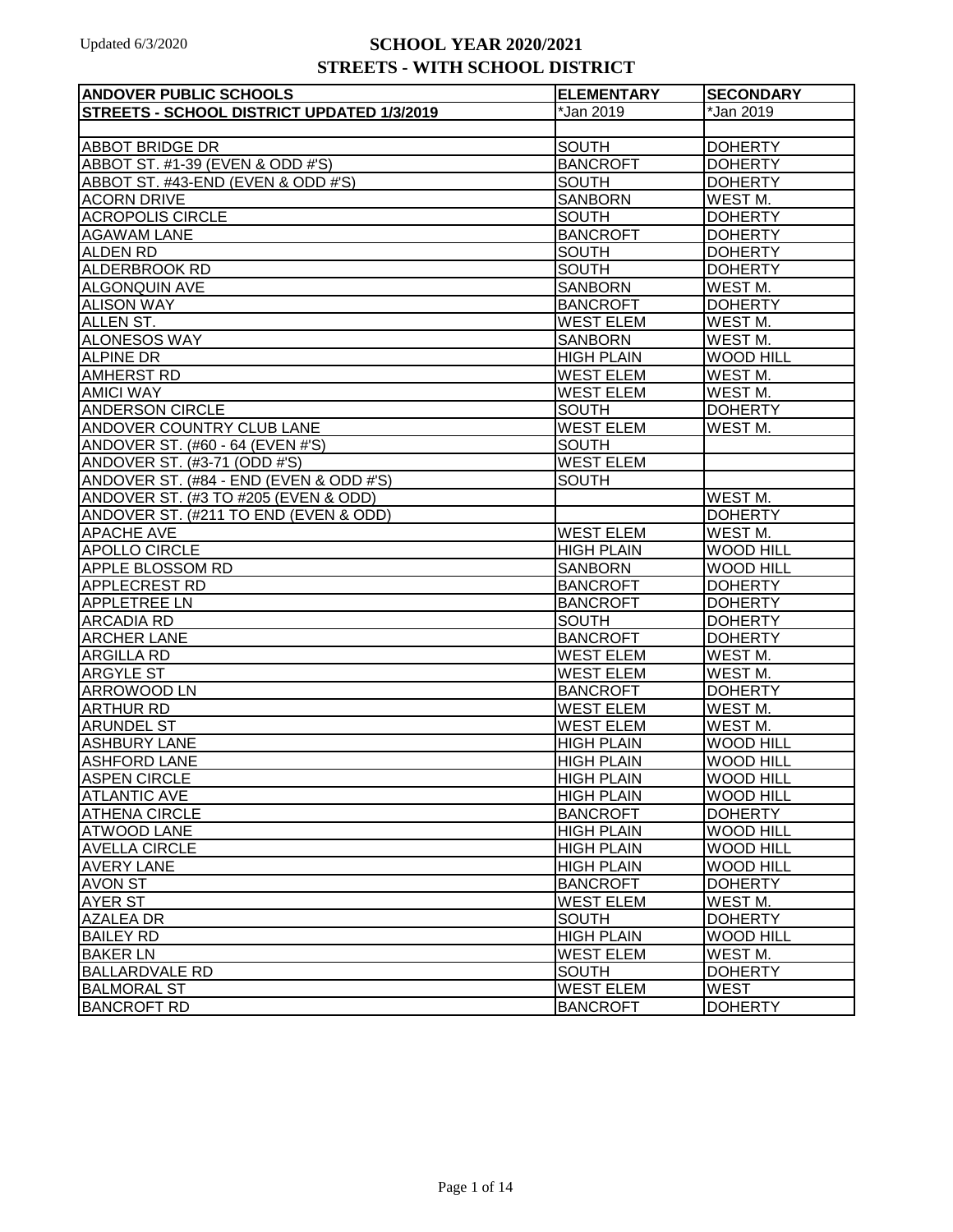| <b>ANDOVER PUBLIC SCHOOLS</b>                     | <b>ELEMENTARY</b> | <b>SECONDARY</b>    |
|---------------------------------------------------|-------------------|---------------------|
| <b>STREETS - SCHOOL DISTRICT UPDATED 1/3/2019</b> | Jan-19            | $Jan-19$            |
|                                                   |                   |                     |
| <b>BANNISTER RD</b>                               | <b>SOUTH</b>      | WEST M.             |
| <b>BARBARA LANE</b>                               | <b>SANBORN</b>    | WEST M.             |
| <b>BARNARD ST</b>                                 | <b>BANCROFT</b>   | <b>DOHERTY</b>      |
| <b>BARRINGTON DR</b>                              | <b>BANCROFT</b>   | <b>DOHERTY</b>      |
| <b>BARRON COURT</b>                               | <b>SANBORN</b>    | <b>WOOD HILL</b>    |
| <b>BARTLET ST</b>                                 | <b>BANCROFT</b>   | <b>DOHERTY</b>      |
| <b>BASSWOOD LANE</b>                              | <b>SANBORN</b>    | WEST M.             |
| <b>BATESON DR</b>                                 | <b>WEST ELEM</b>  | WEST M.             |
| <b>BAYBERRY LANE</b>                              | <b>SOUTH</b>      | <b>DOHERTY</b>      |
| <b>BEDFORD PLACE</b>                              | <b>HIGH PLAIN</b> | <b>WOOD HILL</b>    |
| BEACON ST. #3-227 (EVEN & ODD)                    | <b>WEST ELEM</b>  | WEST <sub>M.</sub>  |
| BEACON ST. #247-END (EVEN & ODD)                  | <b>WEST ELEM</b>  | <b>WOOD HILL</b>    |
| <b>BEECH CIR</b>                                  | <b>WEST ELEM</b>  | WEST <sub>M.</sub>  |
| <b>BELKNAP DR</b>                                 | <b>SOUTH</b>      | <b>DOHERTY</b>      |
| <b>BELLE HAVEN DR</b>                             | <b>HIGH PLAIN</b> | <b>WOOD HILL</b>    |
| <b>BELLE-ISLE WAY</b>                             | <b>HIGH PLAIN</b> | <b>WOOD HILL</b>    |
| <b>BELLEVUE RD. (AII OF)</b>                      | <b>SANBORN</b>    | <b>WOOD HILL</b>    |
| <b>BERKELEY LANE</b>                              | <b>HIGH PLAIN</b> | <b>WOOD HILL</b>    |
| <b>BINNEY ST</b>                                  | <b>WEST ELEM</b>  | WEST <sub>M.</sub>  |
| <b>BIRCH RD</b>                                   | <b>WEST ELEM</b>  | WEST <sub>M.</sub>  |
| <b>BITTERSWEET LANE</b>                           | <b>HIGH PLAIN</b> | <b>WOOD HILL</b>    |
| <b>BLACK BIRCH WAY</b>                            | <b>HIGH PLAIN</b> | <b>WOOD HILL</b>    |
| <b>BLACK HORSE LANE</b>                           | <b>SOUTH</b>      | <b>DOHERTY</b>      |
| <b>BLACKBERRY LANE</b>                            | <b>SOUTH</b>      | <b>DOHERTY</b>      |
| <b>BLANCHARD ST</b>                               | <b>SANBORN</b>    | <b>WOOD HILL</b>    |
| <b>BLOOD RD</b>                                   | <b>WEST ELEM</b>  | WEST <sub>M</sub> . |
| <b>BLUEBERRY CIRCLE</b>                           | <b>BANCROFT</b>   | <b>DOHERTY</b>      |
| <b>BLUEBERRY HILL RD</b>                          | <b>BANCROFT</b>   | <b>DOHERTY</b>      |
| <b>BOARDWALK DRIVE</b>                            | <b>HIGH PLAIN</b> | <b>WOOD HILL</b>    |
| <b>BOBBY JONES DR</b>                             | <b>WEST ELEM</b>  | WEST M.             |
| <b>BOSTON RD</b>                                  | <b>SOUTH</b>      | <b>DOHERTY</b>      |
| <b>BOUTWELL RD</b>                                | <b>HIGH PLAIN</b> | <b>WOOD HILL</b>    |
| <b>BOWDOIN RD</b>                                 | <b>WEST ELEM</b>  | WEST <sub>M.</sub>  |
| <b>BRADLEY RD</b>                                 | <b>SOUTH</b>      | WEST M.             |
| <b>BRADY LOOP</b>                                 | <b>HIGH PLAIN</b> | <b>WOOD HILL</b>    |
| <b>BRECHIN TERR</b>                               | <b>WEST ELEM</b>  | WEST M.             |
| <b>BRENTWOOD CIRCLE</b>                           | <b>BANCROFT</b>   | <b>DOHERTY</b>      |
| <b>BRIDLE PATH RD</b>                             | <b>SANBORN</b>    | WEST M.             |
| <b>BRIERWOOD CIRCLE</b>                           | <b>HIGH PLAIN</b> | <b>WOOD HILL</b>    |
| <b>BRISTOL LANE</b>                               | <b>SOUTH</b>      | WEST M.             |
| <b>BROOK ST</b>                                   | <b>BANCROFT</b>   | <b>DOHERTY</b>      |
| <b>BROOKFIELD RD</b>                              | <b>BANCROFT</b>   | <b>DOHERTY</b>      |
| <b>BROOKSIDE DR</b>                               | <b>HIGH PLAIN</b> | <b>WOOD HILL</b>    |
| <b>BROWN ST</b>                                   | <b>SANBORN</b>    | <b>WOOD HILL</b>    |
| <b>BRUNDRETT AVE</b>                              | <b>HIGH PLAIN</b> | <b>WOOD HILL</b>    |
| <b>BRYAN LANE</b>                                 | WEST ELEM         | WEST M.             |
| <b>BUCHAN RD</b>                                  | <b>BANCROFT</b>   | <b>DOHERTY</b>      |
| <b>BULFINCH DR</b>                                | <b>HIGH PLAIN</b> | <b>WOOD HILL</b>    |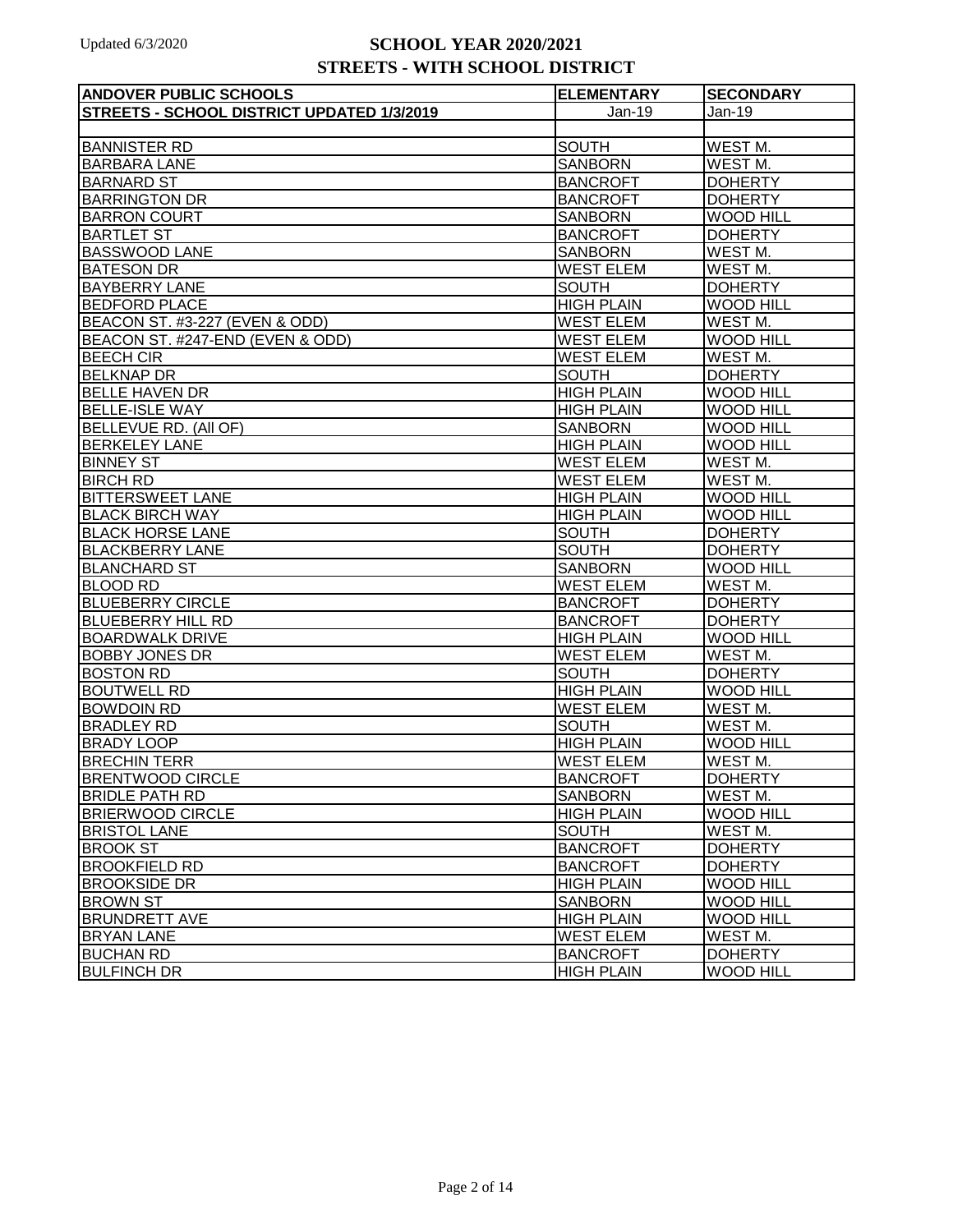| <b>ANDOVER PUBLIC SCHOOLS</b>                          | <b>ELEMENTARY</b> | <b>SECONDARY</b>   |
|--------------------------------------------------------|-------------------|--------------------|
| STREETS - SCHOOL DISTRICT UPDATED 1/3/2019             | $Jan-19$          | $Jan-19$           |
|                                                        |                   |                    |
| <b>BURNHAM RD</b>                                      | <b>WEST ELEM</b>  | WEST M.            |
| <b>BURTON FARM DR</b>                                  | <b>BANCROFT</b>   | <b>DOHERTY</b>     |
| <b>BUTTONWOOD DRIVE</b>                                | SANBORN           | WEST <sub>M.</sub> |
| <b>BUXTON CT</b>                                       | <b>BANCROFT</b>   | <b>DOHERTY</b>     |
| CABOT RD                                               | <b>BANCROFT</b>   | <b>DOHERTY</b>     |
| <b>CALEIGH COURT</b>                                   | <b>WEST ELEM</b>  | WEST M.            |
| <b>CAMERON RD</b>                                      | <b>BANCROFT</b>   | <b>DOHERTY</b>     |
| <b>CANDIDA WAY</b>                                     | <b>SOUTH</b>      | <b>DOHERTY</b>     |
| CANDLEWOOD DR                                          | <b>SANBORN</b>    | WEST M.            |
| <b>CANTERBURY ST</b>                                   | <b>WEST ELEM</b>  | WEST <sub>M.</sub> |
| CARDIGAN RD Only#s 160,170,180,190,200,210,220,230,240 | <b>SANBORN</b>    | <b>WOOD HILL</b>   |
| <b>CARDINAL LANE</b>                                   | <b>SANBORN</b>    | WEST <sub>M.</sub> |
| <b>CARISBROOKE ST</b>                                  | <b>WEST ELEM</b>  | WEST M.            |
| <b>CARLISLE ST</b>                                     | <b>WEST ELEM</b>  | WEST M.            |
| <b>CARMEL RD</b>                                       | <b>BANCROFT</b>   | <b>DOHERTY</b>     |
| <b>CARRIAGE HILL RD</b>                                | <b>SANBORN</b>    | WEST <sub>M.</sub> |
| <b>CARTER LN</b>                                       | <b>SOUTH</b>      | <b>DOHERTY</b>     |
| <b>CASSIMERE ST</b>                                    | <b>WEST ELEM</b>  | WEST M.            |
| <b>CASTLE HTS RD</b>                                   | <b>WEST ELEM</b>  | WEST M.            |
| <b>CATTLE CROSSING</b>                                 | <b>WEST ELEM</b>  | WEST M.            |
| <b>CEDAR RD</b>                                        | <b>BANCROFT</b>   | <b>DOHERTY</b>     |
| <b>CELIA ST</b>                                        | <b>WEST ELEM</b>  | WEST M.            |
| <b>CENTER ST</b>                                       | <b>SOUTH</b>      | WEST M.            |
| <b>CENTRAL LN</b>                                      | <b>BANCROFT</b>   | <b>DOHERTY</b>     |
| CENTRAL ST (#75 TO END (EVEN & ODD #'S)                | <b>SOUTH</b>      | <b>DOHERTY</b>     |
| CENTRAL ST (#25-72 (EVEN & ODD #'S)                    | <b>BANCROFT</b>   | <b>DOHERTY</b>     |
| <b>CHADWICK CIRCLE</b>                                 | <b>WEST ELEM</b>  | WEST M.            |
| <b>CHAISE CIRCLE</b>                                   | <b>SANBORN</b>    | WEST M.            |
| <b>CHANDLER CIRCLE</b>                                 | <b>WEST ELEM</b>  | WEST <sub>M.</sub> |
| CHANDLER RD (#3 - #62) (EVEN & ODD #'S)                | <b>WEST ELEM</b>  | <b>WOOD HILL</b>   |
| CHANDLER RD (#64-END (EVEN & ODD #'S)                  | <b>HIGH PLAIN</b> | <b>WOOD HILL</b>   |
| <b>CHAPEL AVE</b>                                      | <b>BANCROFT</b>   | <b>DOHERTY</b>     |
| <b>CHAPMAN AVE</b>                                     | <b>BANCROFT</b>   | <b>DOHERTY</b>     |
| <b>CHARLES CIRCLE</b>                                  | <b>SOUTH</b>      | <b>DOHERTY</b>     |
| <b>CHARLOTTE DR</b>                                    | <b>SOUTH</b>      | <b>DOHERTY</b>     |
| <b>CHATHAM RD</b>                                      | <b>BANCROFT</b>   | <b>DOHERTY</b>     |
| <b>CHEEVER CIRCLE</b>                                  | <b>BANCROFT</b>   | <b>DOHERTY</b>     |
| <b>CHEROKEE CIRCLE</b>                                 | <b>SANBORN</b>    | WEST M.            |
| CHERRYWOOD CIRCLE                                      | <b>HIGH PLAIN</b> | <b>WOOD HILL</b>   |
| <b>CHESTER ST</b>                                      | <b>SOUTH</b>      | WEST M.            |
| <b>CHESTNUT COURT</b>                                  | <b>BANCROFT</b>   | <b>DOHERTY</b>     |
| <b>CHESTNUT ST</b>                                     | <b>BANCROFT</b>   | <b>DOHERTY</b>     |
| <b>CHEYENNE CIRCLE</b>                                 | <b>SANBORN</b>    | WEST M.            |
| <b>CHICKERING CT</b>                                   | <b>BANCROFT</b>   | <b>DOHERTY</b>     |
| <b>CHIPPY LANE</b>                                     | <b>SOUTH</b>      | <b>DOHERTY</b>     |
| <b>CHONGRIS CIRCLE</b>                                 | <b>HIGH PLAIN</b> | <b>WOOD HILL</b>   |
| <b>CHRISTIAN WAY</b>                                   | <b>HIGH PLAIN</b> | <b>WOOD HILL</b>   |
| <b>CHURCH ST</b>                                       | <b>SOUTH</b>      | WEST <sub>M.</sub> |
| <b>CINDY LN</b>                                        | <b>WEST ELEM</b>  | WEST M.            |
| <b>CLARK RD</b>                                        | <b>SOUTH</b>      | WEST M.            |
| CLARK RD #32 Only                                      | <b>SANBORN</b>    | WEST M.            |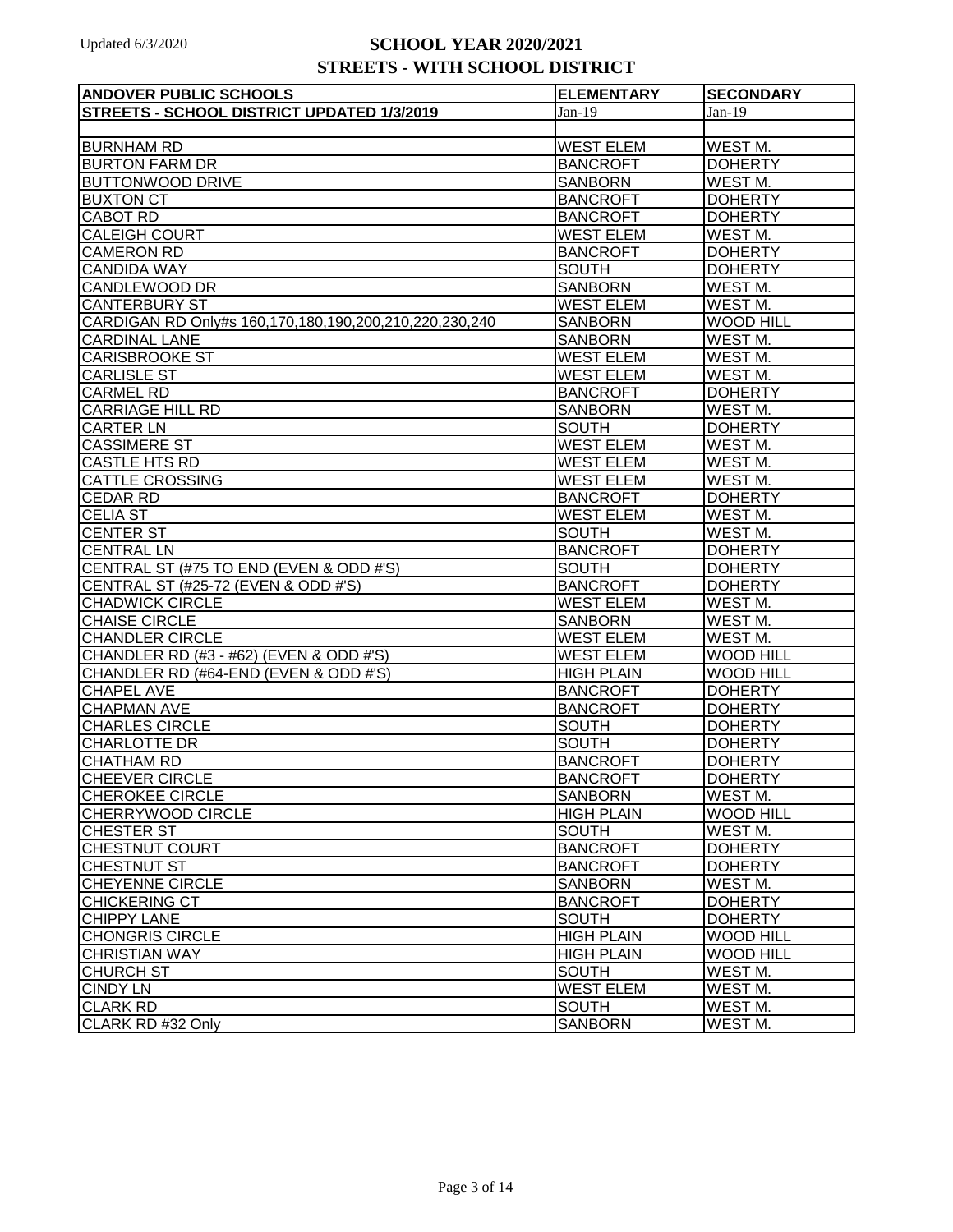| <b>ANDOVER PUBLIC SCHOOLS</b>              | <b>ELEMENTARY</b> | <b>SECONDARY</b>    |
|--------------------------------------------|-------------------|---------------------|
| STREETS - SCHOOL DISTRICT UPDATED 1/3/2019 | $Jan-19$          | $Jan-19$            |
|                                            |                   |                     |
| <b>CLINTON CT</b>                          | <b>SOUTH</b>      | WEST M.             |
| <b>CLOVER CIRCLE</b>                       | <b>SOUTH</b>      | <b>DOHERTY</b>      |
| <b>CLOVERFIELD DR</b>                      | <b>HIGH PLAIN</b> | <b>WOOD HILL</b>    |
| <b>CLUBVIEW DR</b>                         | <b>WEST ELEM</b>  | WEST <sub>M</sub> . |
| <b>COBBLESTONE LANE</b>                    | <b>HIGH PLAIN</b> | <b>WOOD HILL</b>    |
| <b>CODERRE WAY</b>                         | <b>BANCROFT</b>   | <b>DOHERTY</b>      |
| <b>COLLEGE CIRCLE</b>                      | <b>BANCROFT</b>   | <b>DOHERTY</b>      |
| <b>COLONIAL DRIVE</b>                      | <b>SOUTH</b>      | <b>DOHERTY</b>      |
| <b>COMANCHE PLACE</b>                      | <b>SANBORN</b>    | WEST <sub>M</sub> . |
| <b>COOLIDGE RD</b>                         | <b>BANCROFT</b>   | <b>DOHERTY</b>      |
| <b>COPLEY DRIVE</b>                        | <b>SOUTH</b>      | WEST <sub>M</sub> . |
| <b>CORBETT ST</b>                          | <b>WEST ELEM</b>  | WEST M.             |
| <b>CORMIER'S WAY</b>                       | <b>WEST ELEM</b>  | WEST <sub>M</sub> . |
| <b>CORNELL RD</b>                          | <b>WEST ELEM</b>  | WEST <sub>M.</sub>  |
| <b>COTTAGE RD</b>                          | <b>SOUTH</b>      | <b>DOHERTY</b>      |
| COTTONWOOD CIRCLE                          | <b>SANBORN</b>    | WEST <sub>M</sub> . |
| <b>COUNTRYSIDE WAY</b>                     | <b>SOUTH</b>      | <b>DOHERTY</b>      |
| <b>COUNTY RD</b>                           | <b>SOUTH</b>      | <b>DOHERTY</b>      |
| <b>COURTNEY LANE</b>                       | <b>SOUTH</b>      | <b>DOHERTY</b>      |
| <b>COVENTRY LANE</b>                       | <b>BANCROFT</b>   | <b>DOHERTY</b>      |
| <b>CRESCENT DR</b>                         | <b>WEST ELEM</b>  | WEST <sub>M</sub> . |
| <b>CRESTWOOD DRIVE</b>                     | <b>SANBORN</b>    | WEST <sub>M</sub> . |
| <b>CRICKETT CIRCLE</b>                     | <b>SANBORN</b>    | WEST <sub>M.</sub>  |
| <b>CROSS ST</b>                            | <b>HIGH PLAIN</b> | <b>WOOD HILL</b>    |
| <b>CRYSTAL CIRCLE #1-10 Only</b>           | <b>SANBORN</b>    | <b>WOOD HILL</b>    |
| <b>CUBA ST</b>                             | <b>WEST ELEM</b>  | WEST <sub>M.</sub>  |
| <b>CULLEN CIRCLE</b>                       | <b>SOUTH</b>      | <b>DOHERTY</b>      |
| <b>CUTLER RD</b>                           | <b>WEST ELEM</b>  | WEST <sub>M</sub> . |
| <b>CYR CIRCLE</b>                          | <b>WEST ELEM</b>  | WEST M.             |
| <b>DAIRY LANE</b>                          | <b>HIGH PLAIN</b> | <b>WOOD HILL</b>    |
| <b>DALE ST</b>                             | <b>SOUTH</b>      | WEST <sub>M</sub> . |
| <b>DALLON RD</b>                           | <b>BANCROFT</b>   | <b>DOHERTY</b>      |
| <b>DANDELION DRIVE</b>                     | <b>HIGH PLAIN</b> | <b>WOOD HILL</b>    |
| <b>DANFORTH CIRCLE</b>                     | <b>SOUTH</b>      | <b>DOHERTY</b>      |
| <b>DARTMOUTH RD</b>                        | <b>WEST ELEM</b>  | WEST <sub>M.</sub>  |
| <b>DASCOMB ROAD</b>                        | <b>SANBORN</b>    | WEST <sub>M</sub> . |
| <b>DAVID DRIVE</b>                         | <b>SANBORN</b>    | WEST <sub>M.</sub>  |
| <b>DAWN CIRCLE</b>                         | <b>SANBORN</b>    | WEST <sub>M.</sub>  |
| <b>DEAN CIRCLE</b>                         | <b>SANBORN</b>    | WEST <sub>M.</sub>  |
| <b>DEARBORN LN</b>                         | <b>BANCROFT</b>   | <b>DOHERTY</b>      |
| <b>DECA CIRCLE</b>                         | <b>SANBORN</b>    | <b>WOOD HILL</b>    |
| <b>DEERBERRY LANE</b>                      | <b>HIGH PLAIN</b> | <b>WOOD HILL</b>    |
| <b>DEERFIELD WAY</b>                       | <b>HIGH PLAIN</b> | <b>WOOD HILL</b>    |
| <b>DELISIO DRIVE</b>                       | <b>WEST ELEM</b>  | WEST M.             |
| <b>DELPHI CIRCLE</b>                       | <b>BANCROFT</b>   | <b>DOHERTY</b>      |
| <b>DEVONSHIRE PLACE</b>                    | <b>SANBORN</b>    | <b>WOOD HILL</b>    |
| <b>DONALD CIRCLE</b>                       | <b>HIGH PLAIN</b> | <b>WOOD HILL</b>    |
| <b>DONNA RD</b>                            | <b>SOUTH</b>      | <b>DOHERTY</b>      |
| <b>DOUGLAS LANE</b>                        | <b>BANCROFT</b>   | <b>DOHERTY</b>      |
| <b>DORSET CIRCLE</b>                       | <b>WEST ELEM</b>  | WEST M.             |
|                                            |                   |                     |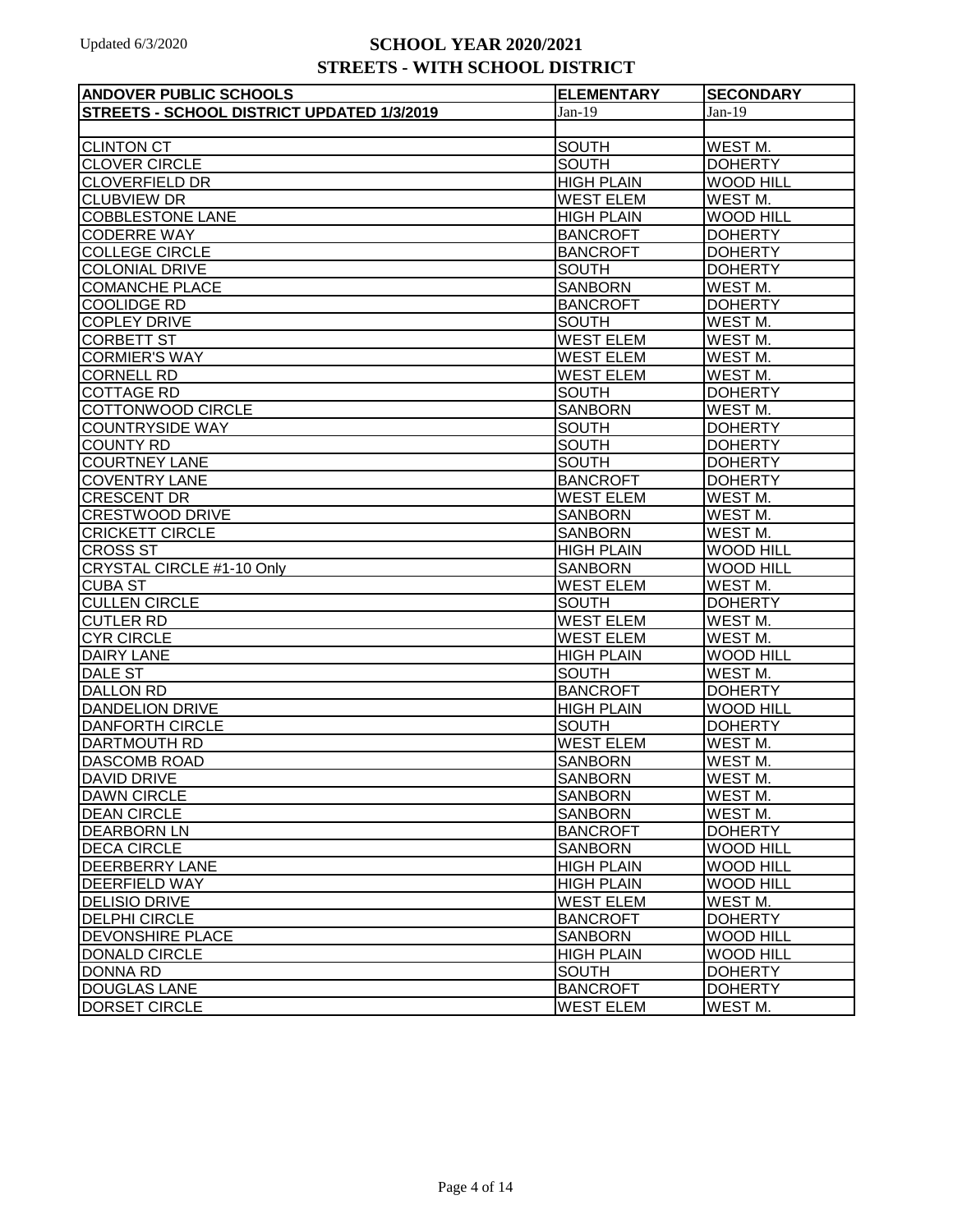| <b>ANDOVER PUBLIC SCHOOLS</b>              | <b>ELEMENTARY</b> | <b>SECONDARY</b>    |
|--------------------------------------------|-------------------|---------------------|
| STREETS - SCHOOL DISTRICT UPDATED 1/3/2019 | $Jan-19$          | $Jan-19$            |
|                                            |                   |                     |
| <b>DOVE LANE</b>                           | <b>WEST ELEM</b>  | WEST M.             |
| <b>DOWNING ST</b>                          | <b>BANCROFT</b>   | <b>DOHERTY</b>      |
| DOYLE CIRCLE                               | <b>HIGH PLAIN</b> | <b>WOOD HILL</b>    |
| <b>DUFTON RD</b>                           | <b>WEST ELEM</b>  | WEST <sub>M.</sub>  |
| <b>DUMBARTON ST</b>                        | <b>WEST ELEM</b>  | WEST <sub>M.</sub>  |
| <b>DUNDAS AVE</b>                          | <b>SOUTH</b>      | <b>DOHERTY</b>      |
| <b>DURHAM DRIVE</b>                        | <b>SANBORN</b>    | WEST M.             |
| <b>EAGLE WAY</b>                           | <b>BANCROFT</b>   | <b>DOHERTY</b>      |
| <b>EASTMAN RD</b>                          | <b>SOUTH</b>      | <b>DOHERTY</b>      |
| <b>ELLSWORTH RD</b>                        | <b>HIGH PLAIN</b> | <b>WOOD HILL</b>    |
| <b>ELM CT</b>                              | <b>BANCROFT</b>   | <b>DOHERTY</b>      |
| <b>ELM ST</b>                              | <b>BANCROFT</b>   | <b>DOHERTY</b>      |
| <b>ELYSIAN DR</b>                          | <b>BANCROFT</b>   | <b>DOHERTY</b>      |
| <b>EMMARD</b>                              | <b>WEST ELEM</b>  | WEST <sub>M</sub> . |
| <b>EMBASSY LANE</b>                        | <b>BANCROFT</b>   | <b>DOHERTY</b>      |
| <b>ENDICOTT RD</b>                         | <b>WEST ELEM</b>  | WEST <sub>M</sub> . |
| <b>ENFIELD DR</b>                          | <b>SOUTH</b>      | <b>DOHERTY</b>      |
| <b>ENMORE ST</b>                           | <b>WEST ELEM</b>  | WEST M.             |
| ESSEX ST (#3 - #53) ODDS & EVENS           | <b>BANCROFT</b>   | <b>DOHERTY</b>      |
| ESSEX ST (#58 - #84) ODDS & EVENS          | <b>WEST ELEM</b>  | WEST M.             |
| <b>EVERGREEN LANE</b>                      | <b>SANBORN</b>    | <b>WOOD HILL</b>    |
| <b>EXETER WAY</b>                          | <b>SANBORN</b>    | WEST <sub>M.</sub>  |
| <b>FAIRFAX DR</b>                          | <b>WEST ELEM</b>  | WEST <sub>M.</sub>  |
| <b>FAIRWAY DRIVE</b>                       | <b>SANBORN</b>    | WEST M.             |
| <b>FARMLAND CIRCLE</b>                     | <b>WEST ELEM</b>  | WEST M.             |
| <b>FARNHAM CIRCLE</b>                      | <b>WEST ELEM</b>  | WEST M.             |
| <b>FARNSWORTH RD</b>                       | <b>BANCROFT</b>   | <b>DOHERTY</b>      |
| <b>FARRWOOD DRIVE</b>                      | <b>BANCROFT</b>   | <b>DOHERTY</b>      |
| <b>FERN RD</b>                             | <b>SOUTH</b>      | <b>DOHERTY</b>      |
| <b>FERNDALE AVE</b>                        | <b>WEST ELEM</b>  | WEST M.             |
| <b>FILTER BED RD</b>                       | <b>WEST ELEM</b>  | WEST M.             |
| <b>FISKE ST</b>                            | <b>HIGH PLAIN</b> | <b>WOOD HILL</b>    |
| <b>FLEMING AVE</b>                         | <b>WEST ELEM</b>  | WEST <sub>M.</sub>  |
| <b>FLINT CIRCLE</b>                        | <b>BANCROFT</b>   | <b>DOHERTY</b>      |
| <b>FLORENCE ST</b>                         | <b>BANCROFT</b>   | <b>DOHERTY</b>      |
| <b>FORBES LN</b>                           | <b>SOUTH</b>      | <b>DOHERTY</b>      |
| <b>FOREST DRIVE</b>                        | <b>BANCROFT</b>   | <b>DOHERTY</b>      |
| <b>FOREST HILL DRIVE</b>                   | <b>HIGH PLAIN</b> | <b>WOOD HILL</b>    |
| <b>FOSSEN WAY</b>                          | <b>HIGH PLAIN</b> | <b>WOOD HILL</b>    |
| <b>FOSTER CIRCLE</b>                       | <b>BANCROFT</b>   | <b>DOHERTY</b>      |
| <b>FOSTER'S POND RD</b>                    | <b>SOUTH</b>      | <b>DOHERTY</b>      |
| <b>FOX HILL RD</b>                         | <b>BANCROFT</b>   | <b>DOHERTY</b>      |
| <b>FRANKLIN AVE</b>                        | <b>WEST ELEM</b>  | WEST M.             |
| <b>FRASER DRIVE</b>                        | <b>HIGH PLAIN</b> | <b>WOOD HILL</b>    |
| <b>FREDERICK DRIVE</b>                     | <b>SOUTH</b>      | <b>DOHERTY</b>      |
| <b>FREEMONT LANE</b>                       | <b>HIGH PLAIN</b> | <b>WOOD HILL</b>    |
| <b>FULTON RD</b>                           | <b>SANBORN</b>    | WEST M.             |
| <b>FUN FLIGHT CIRCLE</b>                   | <b>HIGH PLAIN</b> | <b>WOOD HILL</b>    |
| <b>FURNARI FARM LANE</b>                   | <b>HIGH PLAIN</b> | <b>WOOD HILL</b>    |
| <b>GARDNER AVE</b>                         | <b>SOUTH</b>      | <b>DOHERTY</b>      |
| <b>GARFIELD LANE EAST</b>                  | <b>SOUTH</b>      | WEST M.             |
| <b>GARFIELD LANE WEST</b>                  | <b>SOUTH</b>      | WEST <sub>M.</sub>  |
| <b>GARFIELD NORTH</b>                      | <b>SOUTH</b>      | WEST M.             |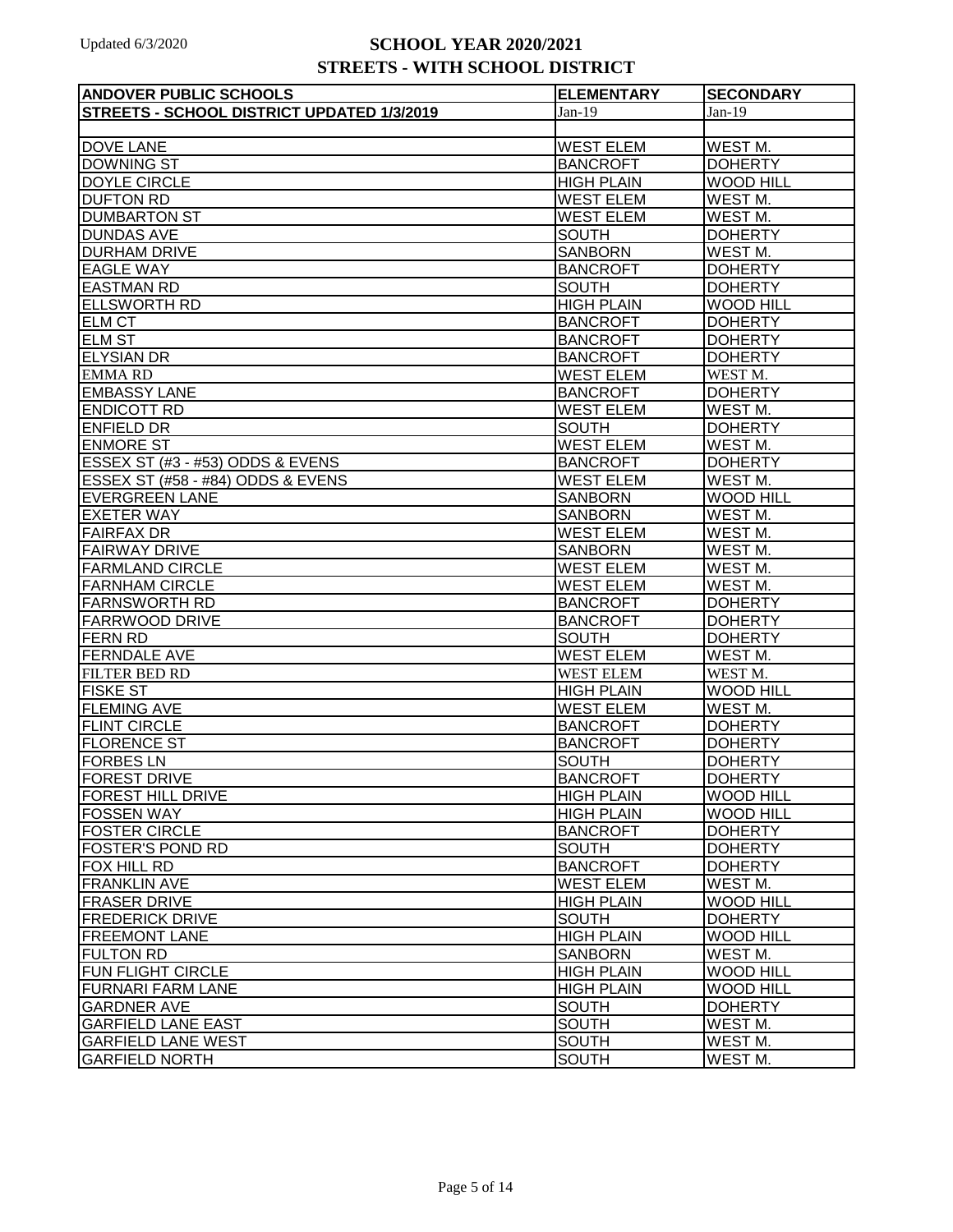| <b>ANDOVER PUBLIC SCHOOLS</b>              | <b>ELEMENTARY</b> | <b>SECONDARY</b>   |
|--------------------------------------------|-------------------|--------------------|
| STREETS - SCHOOL DISTRICT UPDATED 1/3/2019 | $Jan-19$          | $Jan-19$           |
|                                            |                   |                    |
| <b>GAVIN CIRCLE</b>                        | <b>HIGH PLAIN</b> | <b>WOOD HILL</b>   |
| <b>GEMINI CIRCLE</b>                       | <b>HIGH PLAIN</b> | <b>WOOD HILL</b>   |
| <b>GENEVA RD</b>                           | <b>SANBORN</b>    | <b>WOOD HILL</b>   |
| <b>GEORGE ST</b>                           | <b>WEST ELEM</b>  | WEST M.            |
| <b>GERMANO WAY</b>                         | <b>SANBORN</b>    | WEST M.            |
| <b>GINA JO WAY</b>                         | <b>HIGH PLAIN</b> | <b>WOOD HILL</b>   |
| <b>GLEASON ST</b>                          | <b>HIGH PLAIN</b> | <b>WOOD HILL</b>   |
| <b>GLENN COVE</b>                          | <b>BANCROFT</b>   | <b>DOHERTY</b>     |
| <b>GLEN MEADOW RD</b>                      | <b>SANBORN</b>    | WEST <sub>M.</sub> |
| <b>GLENWOOD RD</b>                         | <b>SOUTH</b>      | <b>DOHERTY</b>     |
| <b>GOLDEN OAKS LANE</b>                    | <b>HIGH PLAIN</b> | <b>WOOD HILL</b>   |
| <b>GOULD RD</b>                            | <b>BANCROFT</b>   | <b>DOHERTY</b>     |
| <b>GOVERNORS DRIVE</b>                     | <b>HIGH PLAIN</b> | <b>WOOD HILL</b>   |
| <b>GRANADA WAY</b>                         | <b>HIGH PLAIN</b> | <b>WOOD HILL</b>   |
| <b>GRANDVIEW TERR</b>                      | <b>BANCROFT</b>   | <b>DOHERTY</b>     |
| <b>GRANLI DRIVE</b>                        | <b>SANBORN</b>    | <b>WOOD HILL</b>   |
| <b>GRAY RD</b>                             | <b>BANCROFT</b>   | <b>DOHERTY</b>     |
| <b>GREAT HERON PLACE</b>                   | <b>BANCROFT</b>   | <b>DOHERTY</b>     |
| <b>GREENBRIAR CIRCLE</b>                   | <b>HIGH PLAIN</b> | <b>WOOD HILL</b>   |
| <b>GREEN MEADOW LANE</b>                   | <b>HIGH PLAIN</b> | <b>WOOD HILL</b>   |
| GREENWOOD RD. #1-98                        | <b>SANBORN</b>    | WEST <sub>M.</sub> |
| GREENWOOD RD. #101 TO END                  | <b>HIGH PLAIN</b> | <b>WOOD HILL</b>   |
| <b>GREGORY CIRCLE</b>                      | <b>SOUTH</b>      | WEST <sub>M.</sub> |
| <b>GREYBIRCH RD</b>                        | <b>HIGH PLAIN</b> | <b>WOOD HILL</b>   |
| <b>GUDRUN DR</b>                           | <b>BANCROFT</b>   | <b>DOHERTY</b>     |
| <b>HACIENDA WAY</b>                        | <b>HIGH PLAIN</b> | <b>WOOD HILL</b>   |
| <b>HACKNEY CIRCLE</b>                      | <b>SANBORN</b>    | WEST <sub>M.</sub> |
| HAGGETTS POND RD (#7 - #22)                | <b>SANBORN</b>    | <b>WOOD HILL</b>   |
| HAGGETTS POND RD (#36 TO END)              | <b>HIGH PLAIN</b> | <b>WOOD HILL</b>   |
| <b>HALL AVE</b>                            | <b>SOUTH</b>      | WEST <sub>M.</sub> |
| <b>HAMMOND WAY</b>                         | <b>SOUTH</b>      | <b>DOHERTY</b>     |
| <b>HAMPTON LANE</b>                        | <b>HIGH PLAIN</b> | <b>WOOD HILL</b>   |
| <b>HANSOM RD</b>                           | <b>SANBORN</b>    | WEST <sub>M.</sub> |
| <b>HARDING ST</b>                          | <b>BANCROFT</b>   | <b>DOHERTY</b>     |
| <b>HARMONY LANE</b>                        | <b>SANBORN</b>    | <b>WOOD HILL</b>   |
| <b>HAROLD PARKER RD</b>                    | <b>BANCROFT</b>   | <b>DOHERTY</b>     |
| <b>HARPER CIRCLE</b>                       | <b>BANCROFT</b>   | <b>DOHERTY</b>     |
| <b>HARTFORD CIRCLE</b>                     | <b>SOUTH</b>      | <b>DOHERTY</b>     |
| <b>HARTIGAN CT</b>                         | <b>BANCROFT</b>   | <b>DOHERTY</b>     |
| <b>HARVARD RD</b>                          | <b>WEST ELEM</b>  | WEST M.            |
| <b>HARWICH LANE</b>                        | <b>BANCROFT</b>   | <b>DOHERTY</b>     |
| <b>HASKELL RD</b>                          | <b>WEST ELEM</b>  | WEST M.            |
| <b>HAVEN DRIVE</b>                         | <b>BANCROFT</b>   | <b>DOHERTY</b>     |
| <b>HAVERHILL ST</b>                        | <b>WEST ELEM</b>  | WEST M.            |
| <b>HAWK RIDGE RD</b>                       | <b>SOUTH</b>      | <b>DOHERTY</b>     |
| <b>HAWTHORNE CIRCLE</b>                    | <b>WEST ELEM</b>  | <b>WOOD HILL</b>   |
| <b>HAY BALE ROAD</b>                       | <b>HIGH PLAIN</b> | <b>WOOD HILL</b>   |
| <b>HAZELWOOD CIRCLE</b>                    | <b>SANBORN</b>    | WEST M.            |
| <b>HEARTHSTONE PLACE</b>                   | <b>SANBORN</b>    | <b>WOOD HILL</b>   |
| <b>HEATHER DRIVE</b>                       | <b>BANCROFT</b>   | <b>DOHERTY</b>     |
| <b>HEMLOCK RD</b>                          | <b>SANBORN</b>    | WEST <sub>M.</sub> |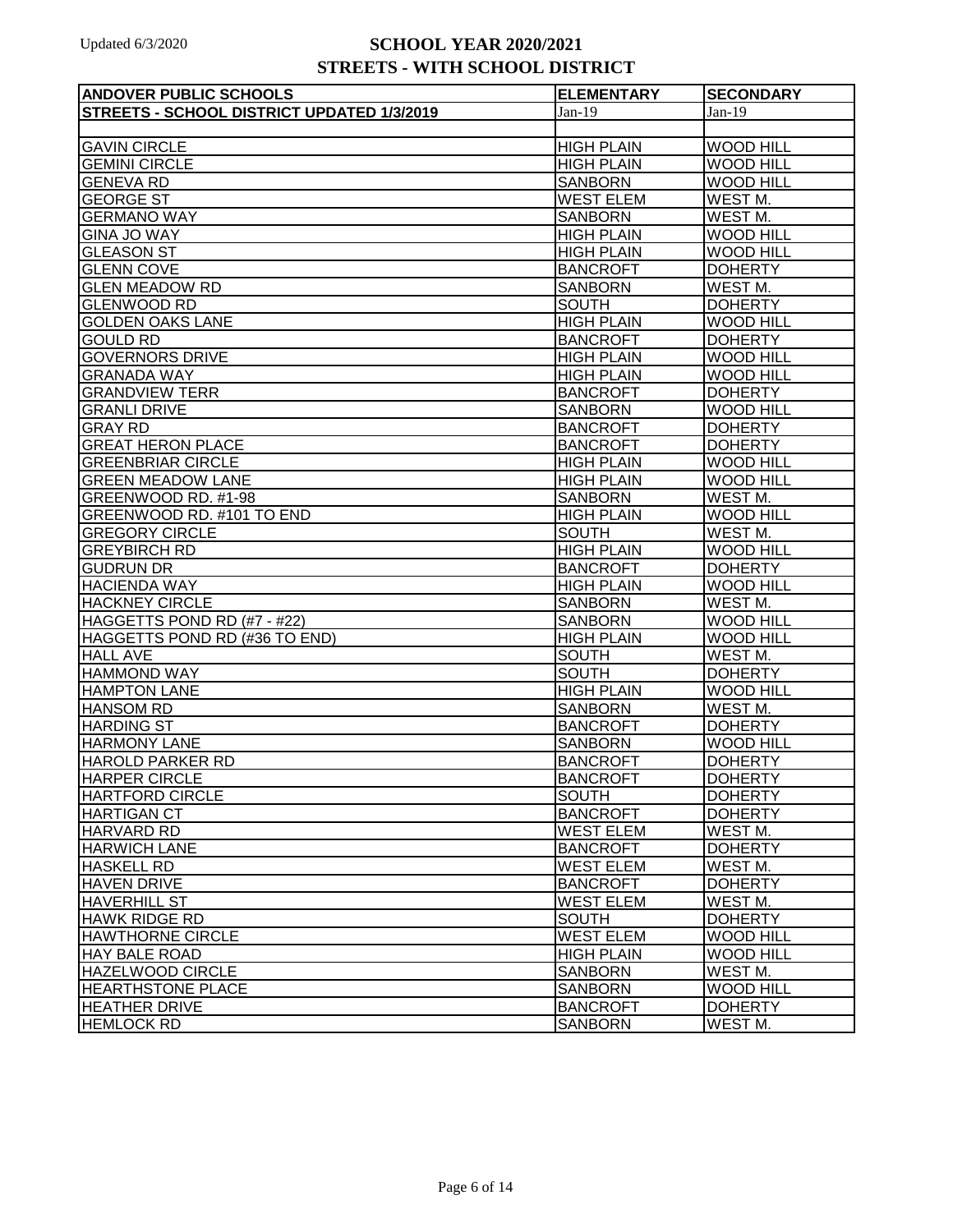| <b>ANDOVER PUBLIC SCHOOLS</b>               | <b>ELEMENTARY</b> | <b>SECONDARY</b>    |
|---------------------------------------------|-------------------|---------------------|
| STREETS - SCHOOL DISTRICT UPDATED 1/3/2019  | $Jan-19$          | $Jan-19$            |
|                                             |                   |                     |
| <b>HENDERSON AVE</b>                        | <b>SOUTH</b>      | <b>DOHERTY</b>      |
| <b>HERITAGE LANE</b>                        | <b>WEST ELEM</b>  | WEST <sub>M.</sub>  |
| <b>HICKORY LANE</b>                         | <b>SANBORN</b>    | WEST <sub>M.</sub>  |
| <b>HIDDEN FIELD</b>                         | <b>BANCROFT</b>   | <b>DOHERTY</b>      |
| <b>HIDDEN RD</b>                            | <b>SOUTH</b>      | <b>DOHERTY</b>      |
| <b>HIDDEN WAY</b>                           | <b>SOUTH</b>      | <b>DOHERTY</b>      |
| <b>HIGH MEADOW ROAD</b>                     | <b>HIGH PLAIN</b> | <b>WOOD HILL</b>    |
| HIGH PLAIN RD. #2-195 (EVEN & ODD #'S)      | <b>WEST ELEM</b>  |                     |
| HIGH PLAIN RD. #205 - END (EVEN & ODD #'S)  | <b>HIGH PLAIN</b> |                     |
| HIGH PLAIN RD. #2-167 (EVEN & ODD #'S)      |                   | WEST M.             |
| HIGH PLAIN RD. #168 TO END (EVEN & ODD #'S) |                   | <b>WOOD HILL</b>    |
| HIGH ST. #9 - #128                          | <b>BANCROFT</b>   | <b>DOHERTY</b>      |
| HIGH ST #150 TO END                         | <b>WEST ELEM</b>  | WEST <sub>M.</sub>  |
| <b>HIGH VALE LN</b>                         | <b>SOUTH</b>      | <b>DOHERTY</b>      |
| <b>HIGHLAND AVE</b>                         | <b>BANCROFT</b>   | <b>DOHERTY</b>      |
| <b>HIGHLAND RD</b>                          | <b>BANCROFT</b>   | <b>DOHERTY</b>      |
| <b>HIGHLAND WAYSIDE</b>                     | <b>BANCROFT</b>   | <b>DOHERTY</b>      |
| <b>HILLCREST RD</b>                         | <b>SOUTH</b>      | WEST M.             |
| <b>HITCHCOCK FARM RD</b>                    | <b>HIGH PLAIN</b> | <b>WOOD HILL</b>    |
| <b>HOGAN CIR</b>                            | <b>WEST ELEM</b>  | WEST M.             |
| <b>HOLLY TERRACE</b>                        | <b>SANBORN</b>    | WEST <sub>M.</sub>  |
| <b>HOLT ROAD</b>                            | <b>BANCROFT</b>   | <b>DOHERTY</b>      |
| <b>HOMESTEAD CIRCLE</b>                     | <b>WEST ELEM</b>  | WEST M.             |
| <b>HOWELL DR</b>                            | <b>BANCROFT</b>   | <b>DOHERTY</b>      |
| <b>HUNTER DR</b>                            | <b>BANCROFT</b>   | <b>DOHERTY</b>      |
| <b>ICELAND RD</b>                           | <b>WEST ELEM</b>  | WEST <sub>M.</sub>  |
| <b>INWOOD LANE</b>                          | <b>HIGH PLAIN</b> | <b>WOOD HILL</b>    |
| <b>IRONGATE DR</b>                          | <b>WEST ELEM</b>  | <b>WOOD HILL</b>    |
| <b>IROQUOIS AVE</b>                         | <b>SANBORN</b>    | WEST M.             |
| <b>ISLAND WAY</b>                           | <b>SOUTH</b>      | <b>DOHERTY</b>      |
| <b>IVANA DRIVE</b>                          | <b>WEST ELEM</b>  | WEST M.             |
| <b>IVANHOE LN</b>                           | <b>BANCROFT</b>   | <b>DOHERTY</b>      |
| <b>IVY LANE</b>                             | <b>BANCROFT</b>   | <b>DOHERTY</b>      |
| <b>JEFFERSON LN</b>                         | <b>SOUTH</b>      | <b>DOHERTY</b>      |
| <b>JENKINS RD</b>                           | <b>BANCROFT</b>   | <b>DOHERTY</b>      |
| <b>JENKINS WAY</b>                          | <b>BANCROFT</b>   | <b>DOHERTY</b>      |
| <b>JILLIAN WAY</b>                          | <b>HIGH PLAIN</b> | <b>WOOD HILL</b>    |
| <b>JOHNSON RD</b>                           | <b>BANCROFT</b>   | <b>DOHERTY</b>      |
| <b>JORDAN LANE</b>                          | <b>HIGH PLAIN</b> | <b>WOOD HILL</b>    |
| <b>JOSEPH ST</b>                            | <b>HIGH PLAIN</b> | <b>WOOD HILL</b>    |
| JOYCE TERR                                  | <b>WEST ELEM</b>  | WEST M.             |
| <b>JUDSON RD</b>                            | <b>BANCROFT</b>   | <b>DOHERTY</b>      |
| <b>JULIETTE ST</b>                          | <b>WEST ELEM</b>  | WEST M.             |
| <b>JUNIPER RD</b>                           | <b>WEST ELEM</b>  | <b>WOOD HILL</b>    |
| <b>KALIA CIRCLE</b>                         | <b>HIGH PLAIN</b> | <b>WOOD HILL</b>    |
| <b>KARLTON CIR</b>                          | <b>SOUTH</b>      | <b>DOHERTY</b>      |
| KATHLEEN DR (8 KATHLEEN DR = NORTH ANDOVER) | <b>BANCROFT</b>   | <b>DOHERTY</b>      |
| <b>KATSIKIS COURT</b>                       | <b>SOUTH</b>      | <b>DOHERTY</b>      |
| KENILWORTH ST                               | <b>WEST ELEM</b>  | WEST <sub>M</sub> . |
| <b>KENSINGTON ST</b>                        | <b>WEST ELEM</b>  | WEST M.             |
| <b>KEYSTONE WAY</b>                         | <b>SANBORN</b>    | <b>WOOD HILL</b>    |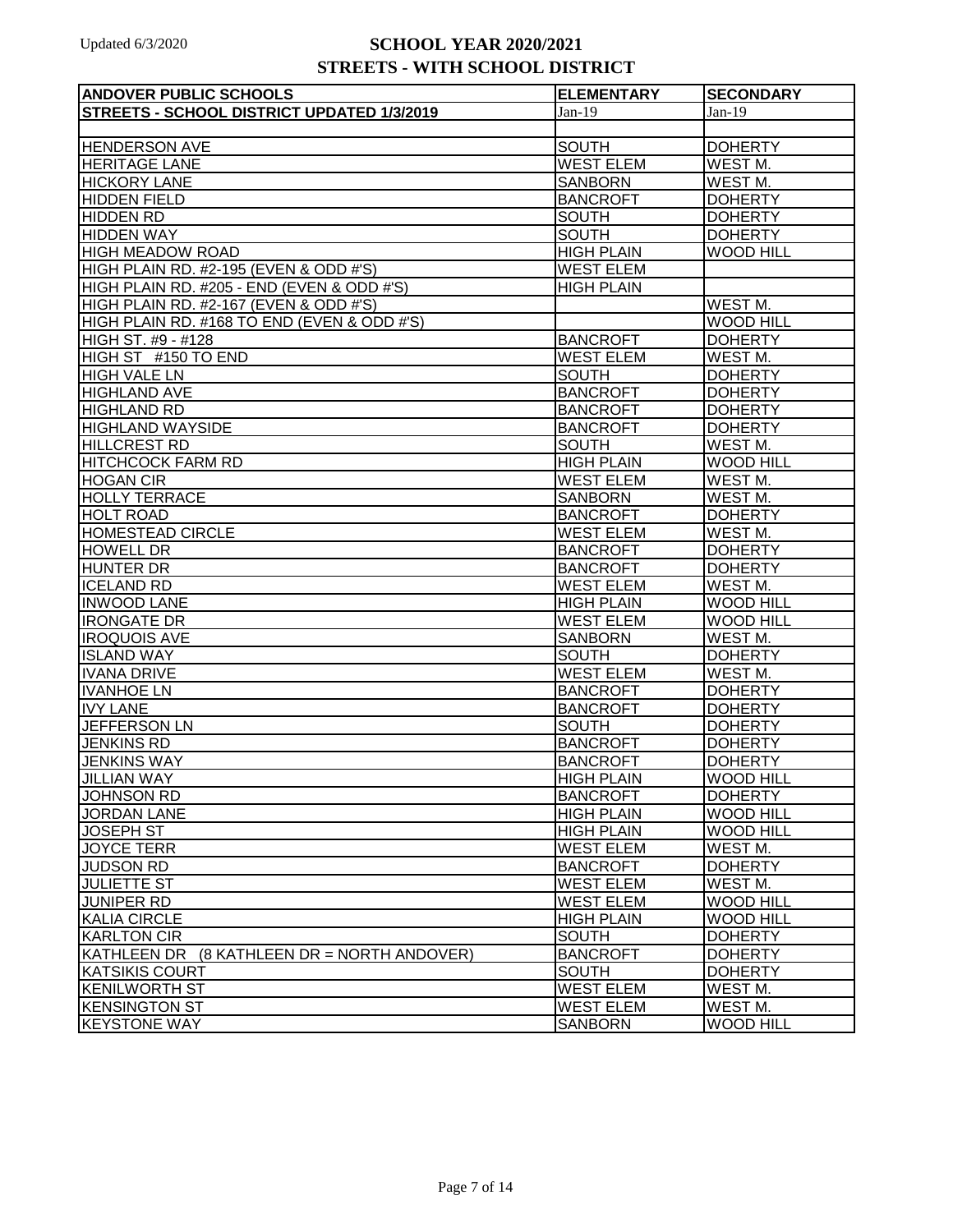| <b>ANDOVER PUBLIC SCHOOLS</b>                    | <b>ELEMENTARY</b> | <b>SECONDARY</b>    |
|--------------------------------------------------|-------------------|---------------------|
| STREETS - SCHOOL DISTRICT UPDATED 1/3/2019       | $Jan-19$          | $Jan-19$            |
|                                                  |                   |                     |
| <b>KIRKLAND DR</b>                               | <b>WEST ELEM</b>  | WEST <sub>M.</sub>  |
| KNOLLCREST DRIVE                                 | <b>HIGH PLAIN</b> | <b>WOOD HILL</b>    |
| <b>KORINTHIAN WAY</b>                            | <b>BANCROFT</b>   | <b>DOHERTY</b>      |
| <b>LACONIA DR</b>                                | <b>SOUTH</b>      | WEST M.             |
| <b>LAKESIDE CIRCLE</b>                           | <b>HIGH PLAIN</b> | <b>WOOD HILL</b>    |
| <b>LAMANCHA WAY</b>                              | <b>HIGH PLAIN</b> | <b>WOOD HILL</b>    |
| <b>LANCASTER PL</b>                              | <b>SANBORN</b>    | WEST <sub>M.</sub>  |
| <b>LANDAU LANE</b>                               | <b>SANBORN</b>    | WEST M.             |
| <b>LANGLEY LANE</b>                              | <b>HIGH PLAIN</b> | <b>WOOD HILL</b>    |
| <b>LANSBURY LANE</b>                             | <b>SANBORN</b>    | WEST M.             |
| <b>LANTERN RD</b>                                | <b>SOUTH</b>      | <b>DOHERTY</b>      |
| <b>LARCHMONT CIRCLE</b>                          | <b>HIGH PLAIN</b> | <b>WOOD HILL</b>    |
| <b>LAUNCHING RD</b>                              | <b>HIGH PLAIN</b> | <b>WOOD HILL</b>    |
| <b>LAUREL LANE</b>                               | <b>HIGH PLAIN</b> | <b>WOOD HILL</b>    |
| <b>LENOX CIRCLE</b>                              | <b>SANBORN</b>    | <b>WOOD HILL</b>    |
| <b>LAVENDER HILL LN</b>                          | <b>SOUTH</b>      | <b>DOHERTY</b>      |
| <b>LEWIS ST</b>                                  | <b>BANCROFT</b>   | <b>DOHERTY</b>      |
| <b>LIBERTY ST</b>                                | <b>WEST ELEM</b>  | WEST <sub>M</sub> . |
| <b>LILLIAN TERR</b>                              | <b>WEST ELEM</b>  | WEST <sub>M</sub> . |
| <b>LINCOLN CIRCLE</b>                            | <b>WEST ELEM</b>  | WEST <sub>M.</sub>  |
| <b>LINCOLN CIRCLE EAST</b>                       | <b>WEST ELEM</b>  | WEST <sub>M.</sub>  |
| <b>LINCOLN CIRCLE WEST</b>                       | <b>WEST ELEM</b>  | WEST <sub>M.</sub>  |
| <b>LINCOLN ST</b>                                | <b>WEST ELEM</b>  | WEST M.             |
| <b>LINDA RD</b>                                  | <b>SOUTH</b>      | <b>DOHERTY</b>      |
| <b>LINWOOD ST</b>                                | <b>WEST ELEM</b>  | WEST M.             |
| <b>LIVINGSTON CIRCLE</b>                         | <b>SOUTH</b>      | <b>DOHERTY</b>      |
| <b>LOCKE ST</b>                                  | <b>BANCROFT</b>   | <b>DOHERTY</b>      |
| <b>LOCKWAY RD</b>                                | <b>BANCROFT</b>   | <b>DOHERTY</b>      |
| LONGWOOD DR                                      | <b>WEST ELEM</b>  | WEST M.             |
| LOVEJOY RD                                       | <b>SANBORN</b>    | WEST M.             |
| LOWELL JUNCTION RD                               | <b>SOUTH</b>      | WEST <sub>M.</sub>  |
| LOWELL ST. (#9-227 (EVEN & ODD #'S)              | <b>WEST ELEM</b>  |                     |
| LOWELL ST (#230 - 422 EVEN & ODD'S)              | <b>SANBORN</b>    |                     |
| LOWELL ST. (#430-END (EVEN & ODD #'S)            | <b>HIGH PLAIN</b> |                     |
| LOWELL ST. (#9-325 (EVEN & ODD #'S)              |                   | WEST M.             |
| LOWELL ST. (#347 TO END (EVEN & ODD #'S)         |                   | <b>WOOD HILL</b>    |
| <b>LUCERNE DR</b>                                | <b>BANCROFT</b>   | <b>DOHERTY</b>      |
| LUPINE RD                                        | <b>SOUTH</b>      | <b>DOHERTY</b>      |
| <b>MACKENZIE COURT</b>                           | <b>SOUTH</b>      | <b>DOHERTY</b>      |
| <b>MAGNOLIA AVE</b>                              | <b>WEST ELEM</b>  | WEST M.             |
| MAIN ST. (AREA FROM LIBRARY TO PHILLIPS ACADEMY) | <b>BANCROFT</b>   | <b>DOHERTY</b>      |
| MAPLE AVE                                        | <b>BANCROFT</b>   | <b>DOHERTY</b>      |
| <b>MAPLE CT</b>                                  | <b>BANCROFT</b>   | <b>DOHERTY</b>      |
| <b>MARIE DR</b>                                  | <b>BANCROFT</b>   | <b>DOHERTY</b>      |
| <b>MARIGOLD LANE</b>                             | <b>SANBORN</b>    | <b>WOOD HILL</b>    |
| MARILYN RD                                       | <b>WEST ELEM</b>  | WEST M.             |
| <b>MARION AVE</b>                                | <b>SOUTH</b>      | <b>DOHERTY</b>      |
| <b>MARLAND ST</b>                                | <b>SOUTH</b>      | WEST M.             |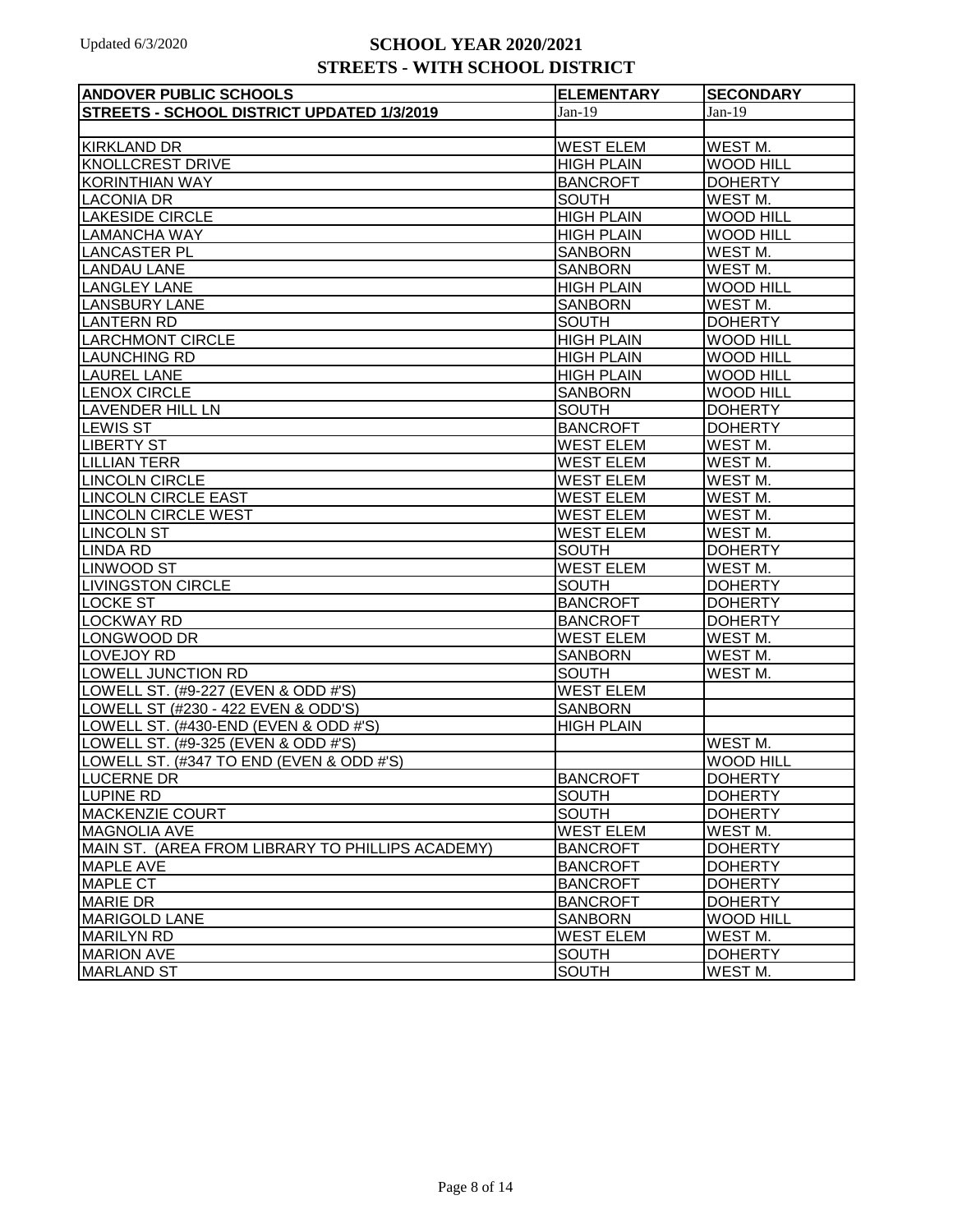| <b>ANDOVER PUBLIC SCHOOLS</b>                                                               | <b>ELEMENTARY</b>                   | <b>SECONDARY</b>                   |
|---------------------------------------------------------------------------------------------|-------------------------------------|------------------------------------|
| STREETS - SCHOOL DISTRICT UPDATED 1/3/2019                                                  | $Jan-19$                            | $Jan-19$                           |
|                                                                                             |                                     |                                    |
| <b>MARTINGALE LN</b>                                                                        | <b>WEST ELEM</b>                    | WEST M.                            |
| <b>MARWOOD DR</b>                                                                           | <b>WEST ELEM</b>                    | WEST <sub>M.</sub>                 |
| <b>MARY LOU LN</b>                                                                          | <b>WEST ELEM</b>                    | WEST M.                            |
| <b>MATTHEW ST</b>                                                                           | <b>HIGH PLAIN</b>                   | <b>WOOD HILL</b>                   |
| <b>MAYFLOWER RD</b>                                                                         | <b>WEST ELEM</b>                    | WEST <sub>M.</sub>                 |
| <b>MCDONALD CIRCLE</b>                                                                      | <b>SOUTH</b>                        | <b>DOHERTY</b>                     |
| MCKENNEY CIRCLE (PART OF THIS STREET IS IN LAWRENCE,                                        | <b>WEST ELEM</b>                    | WEST <sub>M</sub> .                |
| IN ANDOVER-HOUSE #'S ONLY: #1,2,3,4,8,10,12&19--39)                                         |                                     |                                    |
| <b>MEADOWBROOK DR</b>                                                                       | <b>BANCROFT</b>                     | <b>DOHERTY</b>                     |
| <b>MEADOWVIEW LN</b>                                                                        | <b>WEST ELEM</b>                    | WEST M.                            |
| <b>MEMORIAL CIRCLE</b>                                                                      | <b>BANCROFT</b>                     | <b>DOHERTY</b>                     |
| <b>MERCURY CIRCLE</b>                                                                       | <b>HIGH PLAIN</b>                   | <b>WOOD HILL</b>                   |
| <b>MESSINA DRIVE</b>                                                                        | <b>SOUTH</b>                        | WEST <sub>M.</sub>                 |
| <b>MICHAEL WAY</b>                                                                          | <b>WEST ELEM</b>                    | WEST <sub>M.</sub>                 |
| <b>MIDDLE ST</b>                                                                            | <b>WEST ELEM</b>                    | WEST <sub>M</sub> .                |
| <b>MIDLAND CIRCLE</b>                                                                       | <b>WEST ELEM</b>                    | WEST <sub>M.</sub>                 |
| <b>MILES CIRCLE</b>                                                                         | <b>WEST ELEM</b>                    | WEST <sub>M.</sub>                 |
| <b>MILLSTONE CIRCLE</b>                                                                     | <b>SOUTH</b>                        | <b>DOHERTY</b>                     |
| <b>MITTON CIRCLE</b>                                                                        | <b>SOUTH</b>                        | WEST M.                            |
| <b>MOHAWK RD</b>                                                                            | <b>BANCROFT</b>                     | <b>DOHERTY</b>                     |
| <b>MOLLY RD</b>                                                                             | <b>SOUTH</b>                        | WEST M.                            |
| <b>MONAHAN LANE</b>                                                                         | <b>HIGH PLAIN</b>                   | <b>WOOD HILL</b>                   |
| <b>MONARCH LANE</b>                                                                         | <b>SOUTH</b>                        | <b>DOHERTY</b>                     |
| <b>MONETTE CIRCLE</b>                                                                       | <b>WEST ELEM</b>                    | WEST M.                            |
| <b>MONTCLAIR AVE</b>                                                                        | <b>HIGH PLAIN</b>                   | <b>WOOD HILL</b>                   |
| MONTEGO CIRCLE                                                                              | <b>BANCROFT</b>                     | <b>DOHERTY</b>                     |
| <b>MORAINE ST</b>                                                                           | <b>WEST ELEM</b>                    | WEST <sub>M.</sub>                 |
| <b>MORELAND AVE</b>                                                                         | <b>BANCROFT</b>                     | <b>DOHERTY</b>                     |
| <b>MORNINGSIDE DR</b>                                                                       | <b>SOUTH</b>                        | <b>DOHERTY</b>                     |
| <b>MORTIMER DRIVE</b>                                                                       | <b>BANCROFT</b>                     | <b>DOHERTY</b>                     |
| <b>MORTON ST</b>                                                                            | <b>BANCROFT</b>                     | <b>DOHERTY</b>                     |
| MOUNT VERNON STREET (JUST # 550)                                                            | <b>HIGH PLAIN</b>                   | <b>WOOD HILL</b>                   |
| <b>MULBERRY CIRCLE</b>                                                                      | <b>HIGH PLAIN</b>                   | <b>WOOD HILL</b>                   |
| <b>MURRAY HILL LANE</b>                                                                     | <b>WEST ELEM</b>                    | <b>WOOD HILL</b>                   |
| <b>NANCY CIRCLE</b>                                                                         | SOUTH                               | <b>DOHERTY</b>                     |
| NAPIER RD                                                                                   | <b>BANCROFT</b><br><b>WEST ELEM</b> | <b>DOHERTY</b>                     |
| NEWMAN HILL RD                                                                              |                                     | WEST M.                            |
| NEWPORT CIRCLE                                                                              | <b>SANBORN</b><br><b>HIGH PLAIN</b> | <b>WOOD HILL</b>                   |
| NICHOLAS CIRCLE<br>NICOLL DR                                                                | <b>SOUTH</b>                        | <b>WOOD HILL</b><br><b>DOHERTY</b> |
| NOB HILL CIRCLE                                                                             |                                     | WEST <sub>M.</sub>                 |
| NOEL RD                                                                                     | <b>SANBORN</b><br><b>WEST ELEM</b>  |                                    |
| NOLLET DR                                                                                   |                                     | <b>WOOD HILL</b>                   |
| NORTH MAIN ST. (#70 - #122 (EVEN #'s)                                                       | <b>HIGH PLAIN</b>                   | <b>WOOD HILL</b><br><b>DOHERTY</b> |
|                                                                                             | <b>BANCROFT</b>                     | <b>DOHERTY</b>                     |
| NORTH MAIN ST. (#93 - #179 (ODD #'S) @ HARDING ST.<br>NORTH MAIN ST. (#170 - END (EVEN #'S) | <b>BANCROFT</b><br><b>WEST ELEM</b> | WEST M.                            |
| <b>NORTH MAIN ST. (#237-END (ODD #'S)</b>                                                   | <b>WEST ELEM</b>                    | WEST M.                            |
| <b>NORWICH PLACE</b>                                                                        | <b>HIGH PLAIN</b>                   | <b>WOOD HILL</b>                   |
| <b>NORTH ST</b>                                                                             | <b>HIGH PLAIN</b>                   | <b>WOOD HILL</b>                   |
| NORTHFIELD DRIVE                                                                            | <b>HIGH PLAIN</b>                   | <b>WOOD HILL</b>                   |
| <b>NUTMEG LN</b>                                                                            | <b>SOUTH</b>                        | <b>DOHERTY</b>                     |
| <b>OAK ST</b>                                                                               | <b>SOUTH</b>                        | WEST M.                            |
| <b>OAKLAND RD</b>                                                                           | <b>HIGH PLAIN</b>                   | <b>WOOD HILL</b>                   |
| <b>ODYSSEY WAY</b>                                                                          | <b>SOUTH</b>                        | WEST M.                            |
|                                                                                             |                                     |                                    |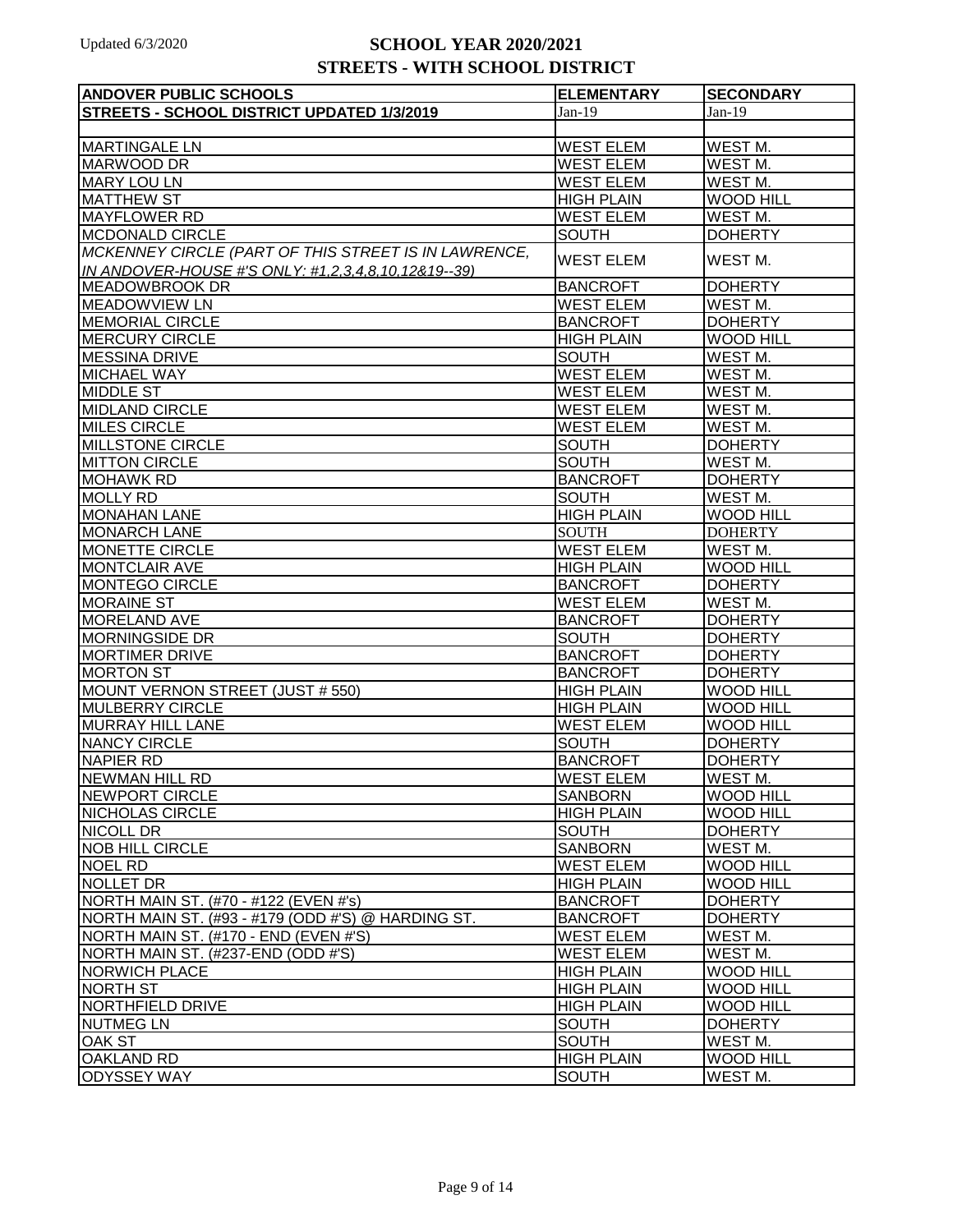| <b>ANDOVER PUBLIC SCHOOLS</b>              | <b>ELEMENTARY</b> | <b>SECONDARY</b>    |
|--------------------------------------------|-------------------|---------------------|
| STREETS - SCHOOL DISTRICT UPDATED 1/3/2019 | $Jan-19$          | $Jan-19$            |
|                                            |                   |                     |
| OFF WEBSTER DRIVE                          | <b>HIGH PLAIN</b> | <b>WOOD HILL</b>    |
| OLD SCHOOLHOUSE RD                         | <b>HIGH PLAIN</b> | <b>WOOD HILL</b>    |
| <b>OLD SOUTH LANE</b>                      | <b>BANCROFT</b>   | <b>DOHERTY</b>      |
| <b>OLDE BERRY RD</b>                       | <b>WEST ELEM</b>  | WEST <sub>M.</sub>  |
| <b>OLYMPIA WAY</b>                         | <b>BANCROFT</b>   | <b>DOHERTY</b>      |
| ORCHARD CROSSING                           | <b>SOUTH</b>      | <b>DOHERTY</b>      |
| <b>ORCHARD ST</b>                          | <b>BANCROFT</b>   | <b>DOHERTY</b>      |
| ORIOLE DR                                  | <b>WEST ELEM</b>  | WEST <sub>M</sub> . |
| <b>OSGOOD STREET</b>                       | <b>SANBORN</b>    |                     |
| OSGOOD STREET #1-28                        |                   | WEST M.             |
| OSGOOD STREET #38-END                      |                   | <b>WOOD HILL</b>    |
| PADDOCK LANE                               | <b>SOUTH</b>      | <b>DOHERTY</b>      |
| <b>PALMER CIR</b>                          | <b>WEST ELEM</b>  | WEST <sub>M.</sub>  |
| <b>PARK ST</b>                             | <b>BANCROFT</b>   | <b>DOHERTY</b>      |
| <b>PARNASSUS PLACE</b>                     | <b>BANCROFT</b>   | <b>DOHERTY</b>      |
| PARTHENON CIRCLE                           | <b>SOUTH</b>      | <b>DOHERTY</b>      |
| PARTRIDGE HILL RD                          | <b>SANBORN</b>    | WEST M.             |
| PASHO ST                                   | <b>BANCROFT</b>   | <b>DOHERTY</b>      |
| PATRICIA CIRCLE                            | <b>SANBORN</b>    | <b>WOOD HILL</b>    |
| PATRIOT DR                                 | <b>SOUTH</b>      | <b>DOHERTY</b>      |
| <b>PAULINE DR</b>                          | <b>WEST ELEM</b>  | <b>WOOD HILL</b>    |
| PAULORNETTE CIRCLE                         | <b>WEST ELEM</b>  | WEST M.             |
| PEACH TREE PATH                            | <b>SOUTH</b>      | <b>DOHERTY</b>      |
| <b>PEARSON ST</b>                          | <b>BANCROFT</b>   | <b>DOHERTY</b>      |
| PENACOOK PLACE                             | <b>WEST ELEM</b>  | WEST M.             |
| PENBROOK CIRCLE                            | <b>HIGH PLAIN</b> | <b>WOOD HILL</b>    |
| PENDANT COURT                              | <b>HIGH PLAIN</b> | <b>WOOD HILL</b>    |
| <b>PENNI LANE</b>                          | <b>HIGH PLAIN</b> | <b>WOOD HILL</b>    |
| PENOBSCOT WAY                              | <b>BANCROFT</b>   | <b>DOHERTY</b>      |
| <b>PEPPERCORN LN</b>                       | <b>SOUTH</b>      | <b>DOHERTY</b>      |
| PEPPERIDGE CIRCLE                          | <b>HIGH PLAIN</b> | <b>WOOD HILL</b>    |
| PETEROF CIRCLE                             | <b>HIGH PLAIN</b> | <b>WOOD HILL</b>    |
| PETTINGELL AVE                             | <b>HIGH PLAIN</b> | <b>WOOD HILL</b>    |
| PHAETON CIRCLE                             | <b>SANBORN</b>    | WEST <sub>M.</sub>  |
| PHEASANT RUN                               | <b>HIGH PLAIN</b> | <b>WOOD HILL</b>    |
| <b>PHILLIPS ACADEMY</b>                    | <b>BANCROFT</b>   | <b>DOHERTY</b>      |
| <b>PHILLIPS ST</b>                         | <b>BANCROFT</b>   | <b>DOHERTY</b>      |
| <b>PHOENIX PLACE</b>                       | <b>BANCROFT</b>   | <b>DOHERTY</b>      |
| <b>PILGRIM DR</b>                          | <b>WEST ELEM</b>  | WEST M.             |
| <b>PINE BROOK DRIVE</b>                    | <b>HIGH PLAIN</b> | <b>WOOD HILL</b>    |
| <b>PINE ST</b>                             | <b>BANCROFT</b>   | <b>DOHERTY</b>      |
| <b>PINE CONE LANE</b>                      | <b>SOUTH</b>      | WEST M.             |
| PINE TREE LANE                             | <b>SOUTH</b>      | <b>DOHERTY</b>      |
| <b>PINECREST RD</b>                        | <b>SOUTH</b>      | <b>DOHERTY</b>      |
| <b>PIONEER CIRCLE</b>                      | <b>WEST ELEM</b>  | WEST M.             |
| <b>PIPER'S GLEN</b>                        | <b>BANCROFT</b>   | <b>DOHERTY</b>      |
| PLEASANT ST                                | <b>HIGH PLAIN</b> | <b>WOOD HILL</b>    |
| POLE HILL DRIVE                            | <b>SOUTH</b>      | WEST <sub>M.</sub>  |
| <b>POMEROY RD</b>                          | <b>SOUTH</b>      | <b>DOHERTY</b>      |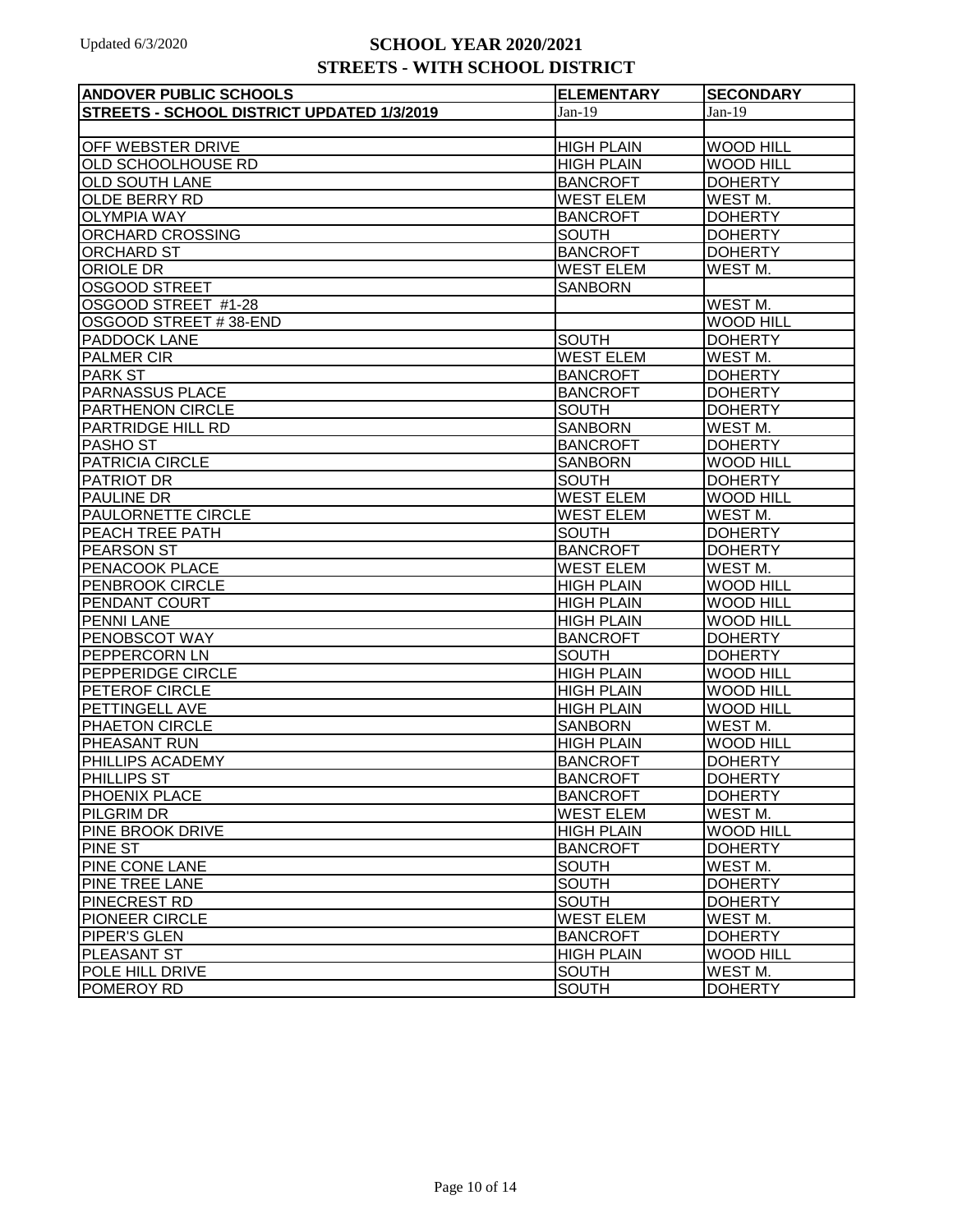| <b>ANDOVER PUBLIC SCHOOLS</b>              | <b>ELEMENTARY</b> | <b>SECONDARY</b>    |
|--------------------------------------------|-------------------|---------------------|
| STREETS - SCHOOL DISTRICT UPDATED 1/3/2019 | $Jan-19$          | $Jan-19$            |
|                                            |                   |                     |
| PONDVIEW PLACE                             | <b>SANBORN</b>    | WEST <sub>M.</sub>  |
| POOR ST                                    | <b>WEST ELEM</b>  | WEST <sub>M.</sub>  |
| POPLAR TERR                                | <b>SANBORN</b>    | WEST M.             |
| PORTER RD                                  | <b>SOUTH</b>      | <b>DOHERTY</b>      |
| POSSUM HOLLOW RD                           | <b>HIGH PLAIN</b> | <b>WOOD HILL</b>    |
| POST OFFICE AVE                            | <b>BANCROFT</b>   | <b>DOHERTY</b>      |
| POWDER MILL SQUARE                         | <b>WEST ELEM</b>  | WEST <sub>M.</sub>  |
| <b>POWERS RD</b>                           | <b>SOUTH</b>      | <b>DOHERTY</b>      |
| PRESTON CIRCLE                             | <b>SANBORN</b>    | <b>WOOD HILL</b>    |
| <b>PRIDES CIR</b>                          | <b>SOUTH</b>      | <b>DOHERTY</b>      |
| PRINCETON AVE                              | <b>WEST ELEM</b>  | WEST M.             |
| PROSPECT RD                                | <b>BANCROFT</b>   | <b>DOHERTY</b>      |
| PUNCHARD AVE                               | <b>BANCROFT</b>   | <b>DOHERTY</b>      |
| <b>QUAIL RUN</b>                           | <b>HIGH PLAIN</b> | <b>WOOD HILL</b>    |
| <b>RACHEL RD</b>                           | <b>BANCROFT</b>   | <b>DOHERTY</b>      |
| <b>RADCLIFF DRIVE</b>                      | <b>SOUTH</b>      | <b>WEST M.</b>      |
| <b>RAILROAD ST</b>                         | <b>WEST ELEM</b>  | WEST M.             |
| <b>RANDOM LANE</b>                         | <b>BANCROFT</b>   | <b>DOHERTY</b>      |
| <b>RASMUSSEN CIRCLE</b>                    | <b>SANBORN</b>    | <b>WOOD HILL</b>    |
| <b>RATTLESNAKE HILL RD</b>                 | <b>SOUTH</b>      | <b>DOHERTY</b>      |
| <b>RAVENS BLUFF</b>                        | <b>HIGH PLAIN</b> | <b>WOOD HILL</b>    |
| <b>RED SPRING RD</b>                       | <b>WEST ELEM</b>  | WEST <sub>M</sub> . |
| <b>REDGATE DRIVE</b>                       | <b>SOUTH</b>      | WEST M.             |
| <b>REGENCY RIDGE</b>                       | <b>SOUTH</b>      | <b>DOHERTY</b>      |
| <b>REGIS RD</b>                            | <b>SANBORN</b>    | <b>WOOD HILL</b>    |
| <b>RENNIE DRIVE</b>                        | <b>WEST ELEM</b>  | WEST <sub>M.</sub>  |
| <b>RESERVATION RD</b>                      | <b>WEST ELEM</b>  | WEST M.             |
| <b>REYNOLDS ST</b>                         | <b>SOUTH</b>      | <b>DOHERTY</b>      |
| <b>RICHARD CIRCLE</b>                      | <b>HIGH PLAIN</b> | <b>WOOD HILL</b>    |
| <b>RIDGE HILL WAY</b>                      | <b>HIGH PLAIN</b> | <b>WOOD HILL</b>    |
| <b>RIDGE ST</b>                            | <b>SOUTH</b>      | <b>DOHERTY</b>      |
| <b>RINDGE RD</b>                           | <b>HIGH PLAIN</b> | <b>WOOD HILL</b>    |
| <b>RIVER PARK TERR</b>                     | <b>SOUTH</b>      | <b>DOHERTY</b>      |
| <b>RIVER RD</b>                            | <b>HIGH PLAIN</b> | <b>WOOD HILL</b>    |
| <b>RIVER ST</b>                            | <b>SOUTH</b>      | WEST <sub>M.</sub>  |
| <b>RIVERINA RD</b>                         | <b>WEST ELEM</b>  | WEST M.             |
| <b>ROBANDY RD</b>                          | <b>BANCROFT</b>   | <b>DOHERTY</b>      |
| ROBINSWOOD WAY                             | SANBORN           | WEST M.             |
| <b>ROCK O'DUNDEE RD</b>                    | <b>WEST ELEM</b>  | WEST M.             |
| <b>ROCK RIDGE RD</b>                       | <b>BANCROFT</b>   | <b>DOHERTY</b>      |
| <b>ROCKY HILL RD</b>                       | <b>SOUTH</b>      | <b>DOHERTY</b>      |
| <b>ROGERS BROOK EAST</b>                   | <b>BANCROFT</b>   | <b>DOHERTY</b>      |
| <b>ROGERS BROOK WEST</b>                   | <b>BANCROFT</b>   | <b>DOHERTY</b>      |
| <b>ROLLING RIDGE RD</b>                    | <b>WEST ELEM</b>  | WEST M.             |
| <b>ROSE GLEN DRIVE</b>                     | <b>WEST ELEM</b>  | WEST <sub>M.</sub>  |
| <b>ROULSTON CIRCLE</b>                     | <b>SOUTH</b>      | <b>DOHERTY</b>      |
| <b>RUGGIERO WAY</b>                        | <b>WEST ELEM</b>  | WEST M.             |
| <b>RUSSETT LANE</b>                        | <b>SANBORN</b>    | WEST M.             |
| <b>RUTGERS RD</b>                          | <b>HIGH PLAIN</b> | <b>WOOD HILL</b>    |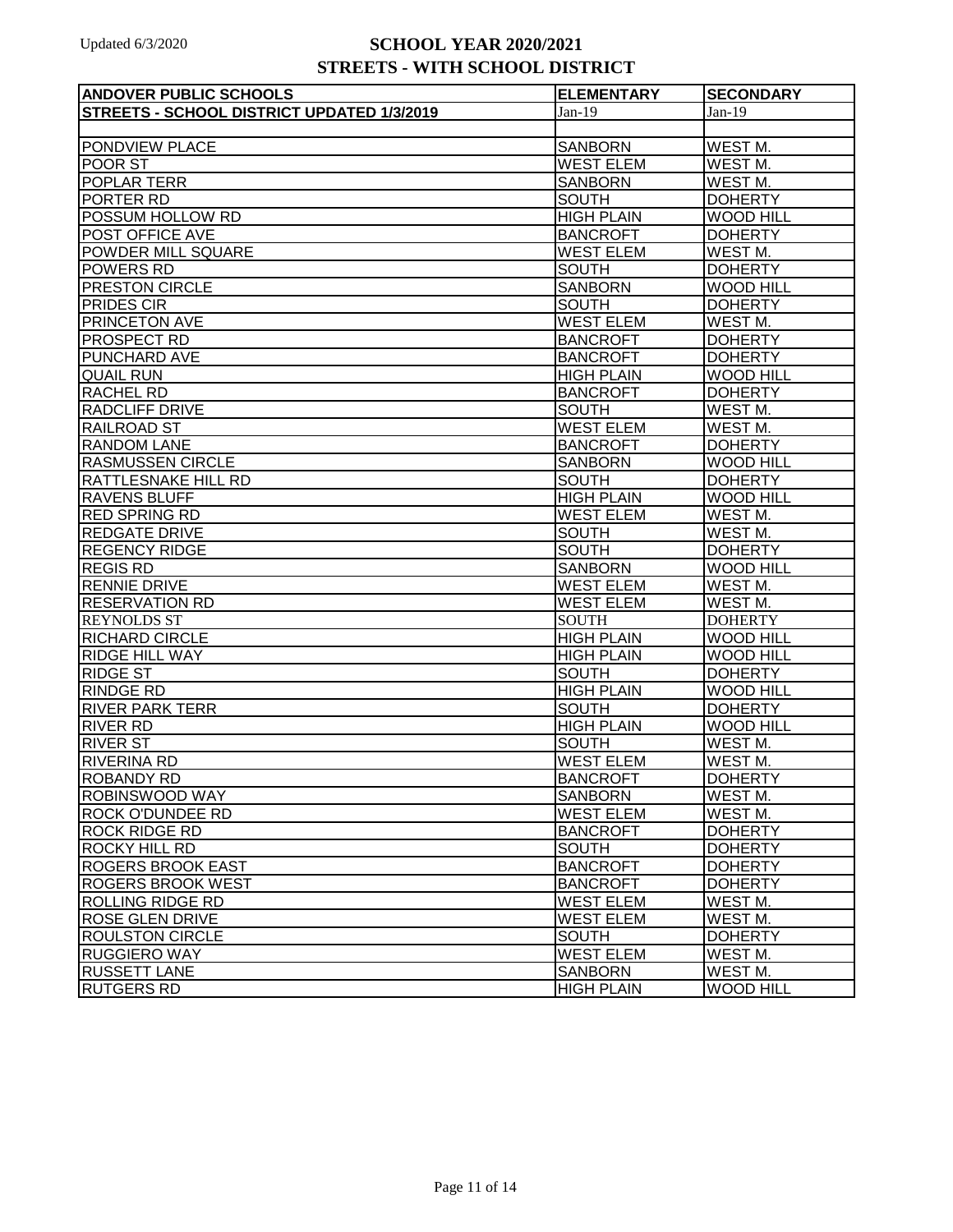| <b>ANDOVER PUBLIC SCHOOLS</b>                     | <b>ELEMENTARY</b> | <b>SECONDARY</b>    |
|---------------------------------------------------|-------------------|---------------------|
| STREETS - SCHOOL DISTRICT UPDATED 1/3/2019        | $Jan-19$          | $Jan-19$            |
|                                                   |                   |                     |
| <b>SAGAMORE DR</b>                                | <b>BANCROFT</b>   | <b>DOHERTY</b>      |
| <b>SAINT JAMES DRIVE</b>                          | <b>HIGH PLAIN</b> | <b>WOOD HILL</b>    |
| <b>SALEM ST</b>                                   | <b>BANCROFT</b>   | <b>DOHERTY</b>      |
| <b>SAMOS LANE</b>                                 | <b>WEST ELEM</b>  | <b>WOOD HILL</b>    |
| <b>SAMUEL WAY</b>                                 | <b>HIGH PLAIN</b> | WOOD HILL           |
| SANDALWOOD LANE                                   | <b>HIGH PLAIN</b> | <b>WOOD HILL</b>    |
| SANDY BROOK CIRCLE                                | <b>BANCROFT</b>   | <b>DOHERTY</b>      |
| <b>SARGENT ST</b>                                 | <b>WEST ELEM</b>  | WEST M.             |
| <b>SAWYER'S LANE</b>                              | <b>BANCROFT</b>   | <b>DOHERTY</b>      |
| <b>SCHOOL St. #11-53</b>                          | <b>BANCROFT</b>   | <b>DOHERTY</b>      |
| SCHOOL ST. #71-END                                | <b>SOUTH</b>      | <b>DOHERTY</b>      |
| <b>SCOTLAND DR</b>                                | <b>WEST ELEM</b>  | WEST <sub>M.</sub>  |
| <b>SEMINOLE CIRCLE</b>                            | <b>SANBORN</b>    | WEST <sub>M.</sub>  |
| <b>SENECA CIRCLE</b>                              | <b>BANCROFT</b>   | <b>DOHERTY</b>      |
| <b>SEQUOIA LANE</b>                               | <b>BANCROFT</b>   | <b>DOHERTY</b>      |
| <b>SERENITY LANE</b>                              | <b>WEST ELEM</b>  | WEST <sub>M.</sub>  |
| <b>SETEN CIRCLE</b>                               | <b>BANCROFT</b>   | <b>DOHERTY</b>      |
| <b>SEVILLA RD</b>                                 | <b>HIGH PLAIN</b> | <b>WOOD HILL</b>    |
| <b>SHADOW LN</b>                                  | <b>WEST ELEM</b>  | WEST <sub>M.</sub>  |
| <b>SHANDEL CIRCLE</b>                             | <b>SOUTH</b>      | <b>DOHERTY</b>      |
| SHATTUCK RD (HANOVER AT ANDOVER APT. 30 SHATTUCK) | <b>HIGH PLAIN</b> | WOOD HILL           |
| <b>SHAW DRIVE</b>                                 | <b>BANCROFT</b>   | <b>DOHERTY</b>      |
| <b>SHAWNEE CIRCLE</b>                             | <b>SANBORN</b>    | WEST M.             |
| <b>SHAWSHEEN RD</b>                               | <b>WEST ELEM</b>  | WEST M.             |
| SHEFFIELD CIRCLE                                  | <b>HIGH PLAIN</b> | <b>WOOD HILL</b>    |
| <b>SHEPLEY ST</b>                                 | <b>WEST ELEM</b>  | WEST M.             |
| <b>SHERBOURNE ST</b>                              | <b>WEST ELEM</b>  | WEST M.             |
| SHERIDAN RD                                       | <b>BANCROFT</b>   | <b>DOHERTY</b>      |
| SHERRY DR                                         | <b>BANCROFT</b>   | <b>DOHERTY</b>      |
| <b>SHIPMAN RD</b>                                 | <b>BANCROFT</b>   | <b>DOHERTY</b>      |
| SHIRLEY RD                                        | <b>WEST ELEM</b>  | WEST M.             |
| <b>SIOUX CIRCLE</b>                               | <b>SANBORN</b>    | WEST M.             |
| <b>SKOPELOS CIRCLE</b>                            | <b>BANCROFT</b>   | <b>DOHERTY</b>      |
| <b>SLEEPY HOLLOW LN</b>                           | <b>SOUTH</b>      | <b>DOHERTY</b>      |
| <b>SMITHSHIRE ESTATES</b>                         | <b>WEST ELEM</b>  | WEST <sub>M</sub> . |
| <b>SNOWBERRY RD</b>                               | <b>SOUTH</b>      | <b>DOHERTY</b>      |
| SORRENTO CIRCLE                                   | <b>SOUTH</b>      | <b>DOHERTY</b>      |
| <b>SOMERSET DRIVE</b>                             | <b>HIGH PLAIN</b> | <b>WOOD HILL</b>    |
| SOUTH MAIN ST. (#234-352 (EVEN #'S)               | <b>BANCROFT</b>   | <b>DOHERTY</b>      |
| SOUTH MAIN ST. (#221-END (ODD #'S)                | <b>SOUTH</b>      | <b>DOHERTY</b>      |
| SOUTH MAIN ST. (#368 (EVEN & ODD #'S)             | <b>SOUTH</b>      | <b>DOHERTY</b>      |
| SOUTH ST 1320,1323                                | <b>SANBORN</b>    | WEST M.             |
| SOUTHRIDGE CIRCLE                                 | <b>WEST ELEM</b>  | <b>WOOD HILL</b>    |
| SPARTA WAY                                        | <b>SOUTH</b>      | WEST M.             |
| <b>SPENCER COURT</b>                              | <b>WEST ELEM</b>  | WEST M.             |
| <b>SPRING GROVE RD</b>                            | <b>SOUTH</b>      | <b>DOHERTY</b>      |
| <b>SPRING VALLEY DRIVE</b>                        | <b>HIGH PLAIN</b> | <b>WOOD HILL</b>    |
| <b>SPRUCE CIRCLE</b>                              | <b>SOUTH</b>      | <b>DOHERTY</b>      |
| <b>STAFFORD LN</b>                                | <b>WEST ELEM</b>  | WEST M.             |
| <b>STANDISH CIRCLE</b>                            | <b>WEST ELEM</b>  | WEST M.             |
| <b>STARR AVE EAST</b>                             | <b>HIGH PLAIN</b> | <b>WOOD HILL</b>    |
| <b>STARR AVE WEST</b>                             | <b>HIGH PLAIN</b> | <b>WOOD HILL</b>    |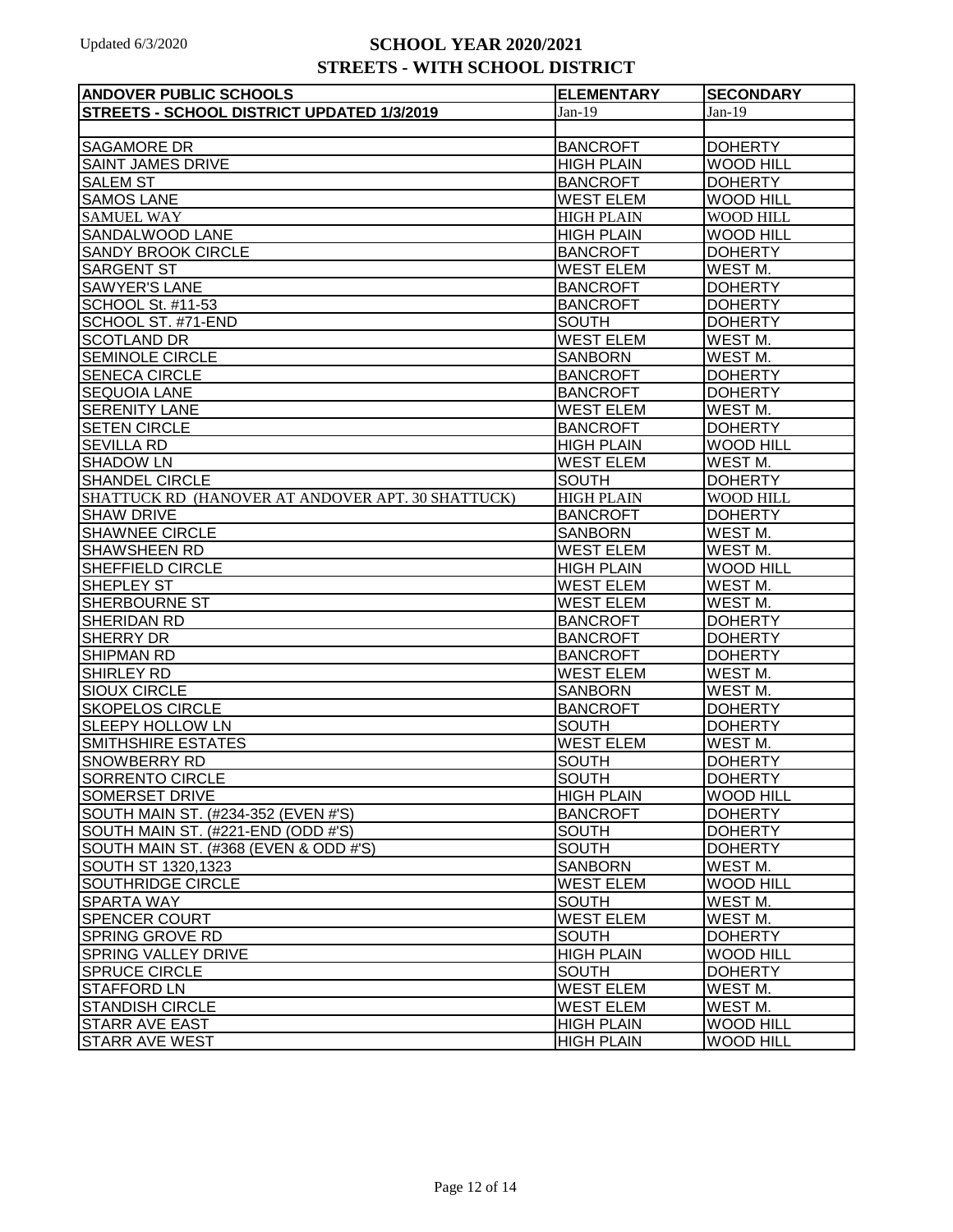| <b>ANDOVER PUBLIC SCHOOLS</b>              | <b>ELEMENTARY</b> | <b>SECONDARY</b>   |
|--------------------------------------------|-------------------|--------------------|
| STREETS - SCHOOL DISTRICT UPDATED 1/3/2019 | $Jan-19$          | $Jan-19$           |
|                                            |                   |                    |
| <b>STARWOOD CROSSING</b>                   | <b>HIGH PLAIN</b> | <b>WOOD HILL</b>   |
| <b>STEEPLE COURT</b>                       | <b>SANBORN</b>    | WEST M.            |
| <b>STEVENS CIRCLE</b>                      | <b>BANCROFT</b>   | <b>DOHERTY</b>     |
| <b>STEVENS STREET</b>                      | <b>WEST ELEM</b>  | WEST M.            |
| <b>STINSON RD</b>                          | <b>BANCROFT</b>   | <b>DOHERTY</b>     |
| <b>STIRLING ST</b>                         | <b>WEST ELEM</b>  | WEST M.            |
| STONE POST RD                              | <b>BANCROFT</b>   | <b>DOHERTY</b>     |
| STONEHEDGE RD                              | <b>BANCROFT</b>   | <b>DOHERTY</b>     |
| <b>STONEYBROOK CIRCLE</b>                  | <b>HIGH PLAIN</b> | <b>WOOD HILL</b>   |
| <b>STOUFFER CIRCLE</b>                     | <b>SANBORN</b>    | <b>WOOD HILL</b>   |
| <b>STOWE CT</b>                            | <b>BANCROFT</b>   | <b>DOHERTY</b>     |
| <b>STRATFORD RD</b>                        | <b>BANCROFT</b>   | <b>DOHERTY</b>     |
| <b>STRAWBERRY HILL RD</b>                  | <b>WEST ELEM</b>  | WEST <sub>M.</sub> |
| <b>SUFFOLK CIRCLE</b>                      | <b>HIGH PLAIN</b> | <b>WOOD HILL</b>   |
| <b>SUGARBUSH LANE</b>                      | <b>HIGH PLAIN</b> | <b>WOOD HILL</b>   |
| <b>SUMMER ST</b>                           | <b>BANCROFT</b>   | <b>DOHERTY</b>     |
| <b>SUNCREST RD</b>                         | <b>SOUTH</b>      | <b>DOHERTY</b>     |
| <b>SUNSET ROCK RD</b>                      | <b>SOUTH</b>      | <b>DOHERTY</b>     |
| <b>SURREY LANE</b>                         | <b>SANBORN</b>    | WEST M.            |
| <b>SUTHERLAND ST</b>                       | <b>WEST ELEM</b>  | WEST M.            |
| <b>SUTTON WAY</b>                          | <b>WEST ELEM</b>  | <b>WOOD HILL</b>   |
| <b>SWEENEY CT</b>                          | <b>BANCROFT</b>   | <b>DOHERTY</b>     |
| <b>SWEETBRIAR LANE</b>                     | <b>SANBORN</b>    | WEST M.            |
| <b>TALBOT RD</b>                           | <b>SANBORN</b>    | WEST M.            |
| <b>TALLYHO LANE</b>                        | <b>SANBORN</b>    | WEST M.            |
| <b>TAMYS LANE</b>                          | <b>BANCROFT</b>   | <b>DOHERTY</b>     |
| TANGLEWOOD WAY NORTH                       | <b>BANCROFT</b>   | <b>DOHERTY</b>     |
| <b>TANGLEWOOD WAY SOUTH</b>                | <b>BANCROFT</b>   | <b>DOHERTY</b>     |
| <b>TAYLOR COVE DRIVE</b>                   | <b>SOUTH</b>      | WEST M.            |
| <b>TEABERRY LANE</b>                       | <b>SOUTH</b>      | <b>DOHERTY</b>     |
| TECH DRIVE (HOTEL ONLY, TEMP HOUSING)      | <b>HIGH PLAIN</b> | <b>WOOD HILL</b>   |
| <b>TEMPLE PLACE</b>                        | <b>BANCROFT</b>   | <b>DOHERTY</b>     |
| <b>TESSIER DRIVE</b>                       | <b>SANBORN</b>    | <b>WOOD HILL</b>   |
| <b>TEWKSBURY ST</b>                        | <b>SOUTH</b>      | WEST <sub>M.</sub> |
| <b>THEODORE AVE</b>                        | <b>WEST ELEM</b>  | WEST M.            |
| <b>THRESHER RD</b>                         | <b>WEST ELEM</b>  | WEST M.            |
| <b>TIFFANY LANE</b>                        | <b>SANBORN</b>    | WEST <sub>M.</sub> |
| <b>TILTON LANE</b>                         | <b>SOUTH</b>      | <b>DOHERTY</b>     |
| <b>TIMOTHY DR</b>                          | <b>SOUTH</b>      | <b>DOHERTY</b>     |
| <b>TOBEY LANE</b>                          | <b>BANCROFT</b>   | <b>DOHERTY</b>     |
| <b>TOPPING RD</b>                          | <b>WEST ELEM</b>  | WEST M.            |
| <b>TORR ST</b>                             | <b>SOUTH</b>      | <b>DOHERTY</b>     |
| <b>TRAILRIDGE RD</b>                       | <b>WEST ELEM</b>  | WEST M.            |
| <b>TREVINO CIR</b>                         | <b>WEST ELEM</b>  | WEST M.            |
| TRINITY COURT                              | <b>HIGH PLAIN</b> | <b>WOOD HILL</b>   |
| <b>TROMBLY COURT</b>                       | <b>SOUTH</b>      | <b>DOHERTY</b>     |
| <b>TUCKER RD</b>                           | <b>BANCROFT</b>   | <b>DOHERTY</b>     |
| <b>TURNER CIRCLE</b>                       | <b>WEST ELEM</b>  | WEST M.            |
| <b>TWIN BROOK CIRCLE</b>                   | <b>BANCROFT</b>   | <b>DOHERTY</b>     |
| <b>UNION ST</b>                            | <b>WEST ELEM</b>  | WEST M.            |
| <b>UPLAND RD</b>                           | <b>BANCROFT</b>   | <b>DOHERTY</b>     |